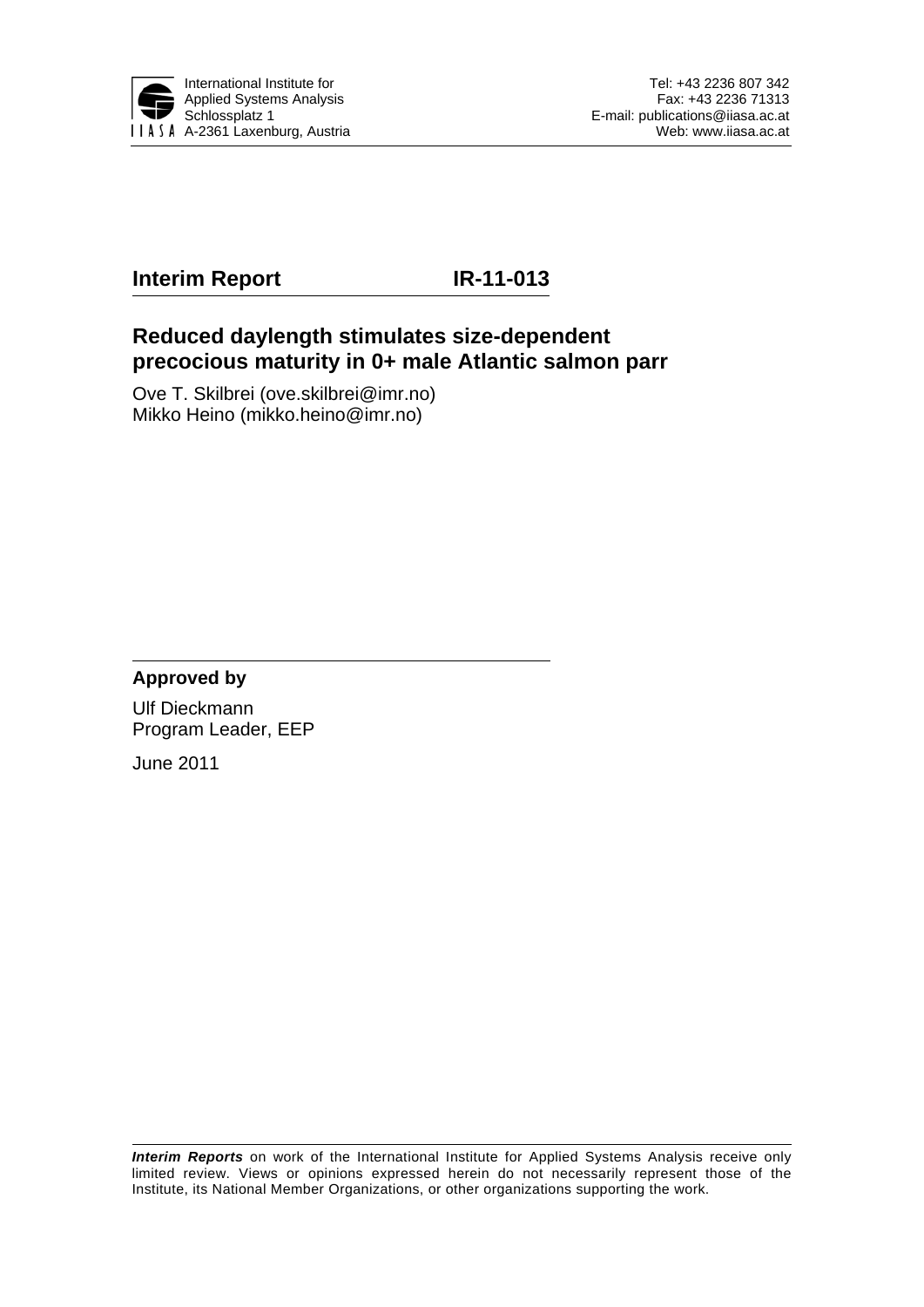| $\mathbf{1}$   | Reduced daylength stimulates size-dependent precocious maturity in 0+                            |  |  |  |  |  |  |
|----------------|--------------------------------------------------------------------------------------------------|--|--|--|--|--|--|
| $\overline{2}$ | male Atlantic salmon parr                                                                        |  |  |  |  |  |  |
| $\mathfrak{Z}$ |                                                                                                  |  |  |  |  |  |  |
| $\overline{4}$ | Ove T. Skilbrei <sup>a*</sup> and Mikko Heino <sup>abc</sup>                                     |  |  |  |  |  |  |
| 5              |                                                                                                  |  |  |  |  |  |  |
| 6              | <sup>a</sup> Institute of Marine Research, PO Box 1870 Nordnes, N-5817 Bergen, Norway.           |  |  |  |  |  |  |
| $\tau$         | <sup>b</sup> Department of Biology, University of Bergen, Box 7803, N-5020 Bergen, Norway        |  |  |  |  |  |  |
| $8\,$          | "Evolution and Ecology Program, International Institute for Applied Systems Analysis             |  |  |  |  |  |  |
| 9              | (IIASA), A-2361 Laxenburg, Austria                                                               |  |  |  |  |  |  |
| $10\,$         |                                                                                                  |  |  |  |  |  |  |
| 11             | *Corresponding author, Tel.: $+47$ 55236894; fax: $+47$ 55 23 85 31 Email address:               |  |  |  |  |  |  |
| 12             | ove.skilbrei@imr.no                                                                              |  |  |  |  |  |  |
| 13             |                                                                                                  |  |  |  |  |  |  |
| 14             | <b>Abstract</b>                                                                                  |  |  |  |  |  |  |
| 15             | To study relationships between fish length, photoperiod and the onset of precocious maturity     |  |  |  |  |  |  |
| 16             | in 0+ parr during intensive rearing of Atlantic salmon (Salmo salar L.), 0+ juveniles of $62-82$ |  |  |  |  |  |  |

17 mm length were individually tagged with Passive Induced Transponders (PITs) in May and

19 continuous light. Relationships between the length of the fish and maturity were studied by

18 exposed to reduced daylength (LD12:12) in May, June or July, or kept as control fish under

20 the use of probabilistic maturation reaction norms. The incidence of mature males and the

21 proportion of fish of lower modal group size in autumn were highest in the groups exposed to

22 short days in May, and lowest under continuous light. In contrast with the expectation that

23 high growth rates promote maturation, the future mature male parr were smaller than the

24 immature males at the start of the experiment, and they also grew more slowly during the

25 subsequent maturation process. Variability in condition factor was low until autumn, when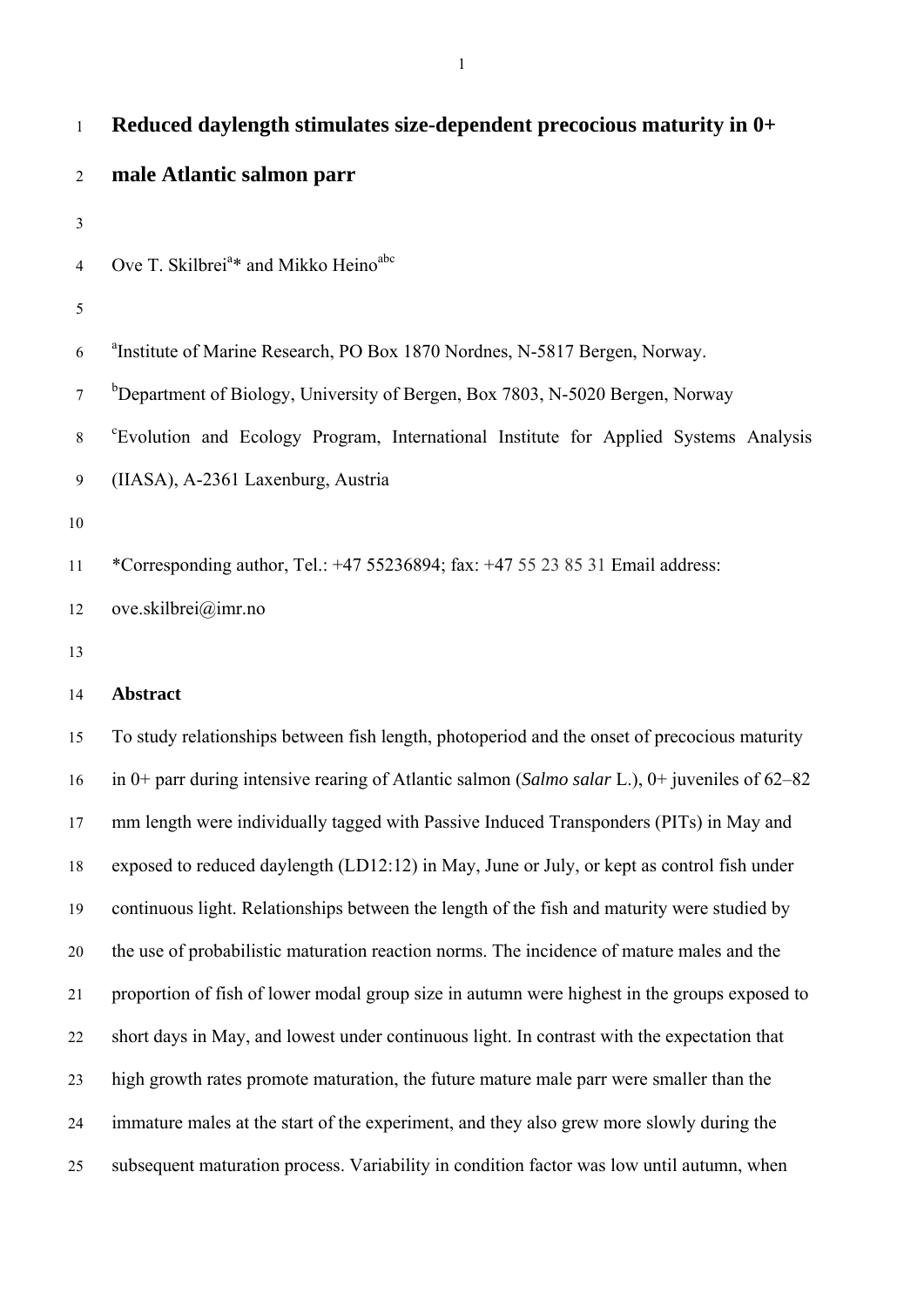26 the condition factor of maturing males rose well above that of immature males during autumn 27 as the fish grew from  $\sim 80$  to  $\sim 95$  mm length. Reduced daylength increased the probability of 28 the onset of precocious maturity in the fish smaller than, but not above a threshold length of  $29 \sim 90-100$  mm (9–11 g). Intensively reared parr of 60–90 mm, and possibly also smaller fish, 30 may be particularly sensitive to photoperiod manipulations that may influence the 31 probabilities of fish adopting one of the three life-history alternatives, to enter lower or upper 32 mode or to mature precociously.

33

34 Key words: Mature male parr, threshold length, probabilistic maturation reaction norms, fish 35 culture, growth, bimodality

36

#### 37 **1. Introduction**

38

39 The high degree of adaptive flexibility displayed by Atlantic salmon (*Salmo salar* L*.*) is 40 exemplified by the existence of a life-history strategy that includes a reproductive cycle in 41 male parr while they still live in freshwater. It is generally accepted for many fish species that 42 growth rate is positively correlated with an increased probability of maturation (Alm, 1959; 43 Taranger et al., 2010), and improved conditions for growth increase the proportion of mature 44 male parr in hatcheries (Leyzerovich, 1973). Experiments with 1+ juvenile salmon have 45 confirmed that rapid growth may result in early maturation in male parr (e.g. Rowe and 46 Thorpe 1990; Berglund 1992). Condition factor in spring has also been positively related to 47 the incidence of maturation in 1+ parr (Saunders and Duston 1997), but not in 0+ parr 48 (Duston et al. 2005).

49 Precocious maturation represents a production loss in commercial hatchery production due to 50 reduced growth and negative interference with smoltification (Thorpe and Morgan, 1980;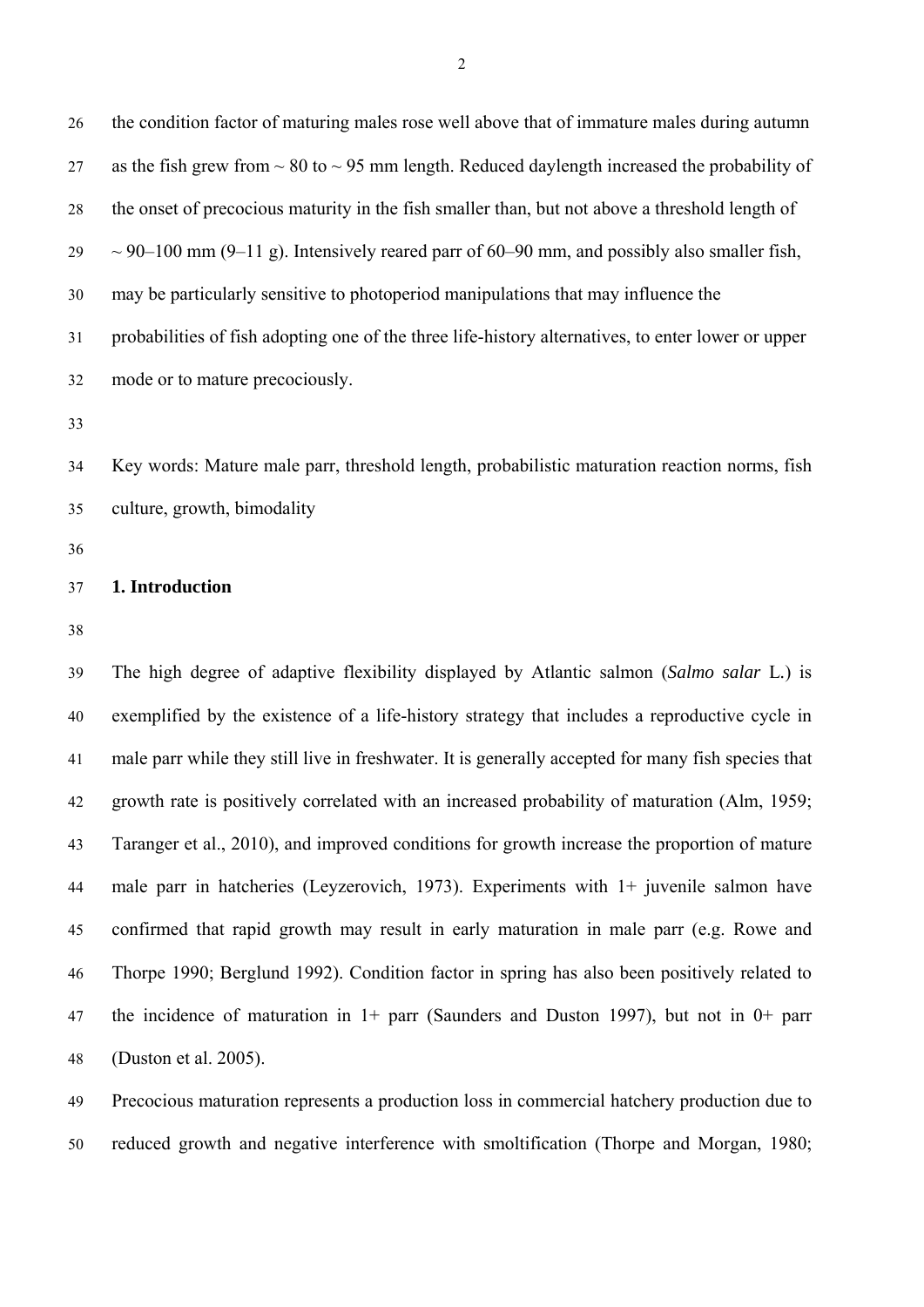51 Duston and Saunders, 1992; Saunders et al., 1994). The introduction of more intensive 52 rearing methods implementing increased temperature and photoperiod manipulations to 53 produce underyearling smolts has also accelerated the developmental rates of parr that mature 54 precociously. Rearing protocols normally involve the fish being first fed under continuous 55 light, after which the photoperiod is reduced during the summer before being raised again in 56 autumn to synchronize the smoltification process (Saunders et al. 1990; Berge et al. 1995; 57 Duston and Saunders 1995). The use of short daylengths during the first summer has been 58 shown to stimulate precocious maturation to various degrees, depending on the timing and 59 duration of the short day treatment (Duston and Saunders, 1992; King et al., 2003; Berrill et 60 al., 2003; 2006; Nordgarden et al., 2007).

61 The relationships between growth rate, fish size and probability of precocious 62 maturation are complex, because of the dynamic growth pattern that salmon in culture 63 display. This often produces a bimodal length-frequency distribution during their first year of 64 life, with an upper mode of smolts and a lower mode of more slowly developing parr 65 (Thorpe, 1977; Kristinsson et al., 1985; Skilbrei, 1988). It is not clear to what extent the onset 66 of precocious maturation is directly related to size, or to the two alternative developmental 67 routes of the lower and upper mode fish. Studies of threshold sizes for parr maturation have 68 usually described size variation among wild sexually mature parr (Aubin-Horth and Dodson, 69 2004; Baum et al., 2004, 2005). However, the correlation between the size of the male at the 70 onset of maturity, and its size when it is sexually mature, probably varies greatly with the 71 opportunities for growth experienced by the fish during the maturation process.

72 There is a lack of more detailed information on relationships between fish size, 73 reduction in photoperiod and onset of precocious maturity under intensive rearing conditions. 74 The purpose of the present study was to provide this kind of information, by studying the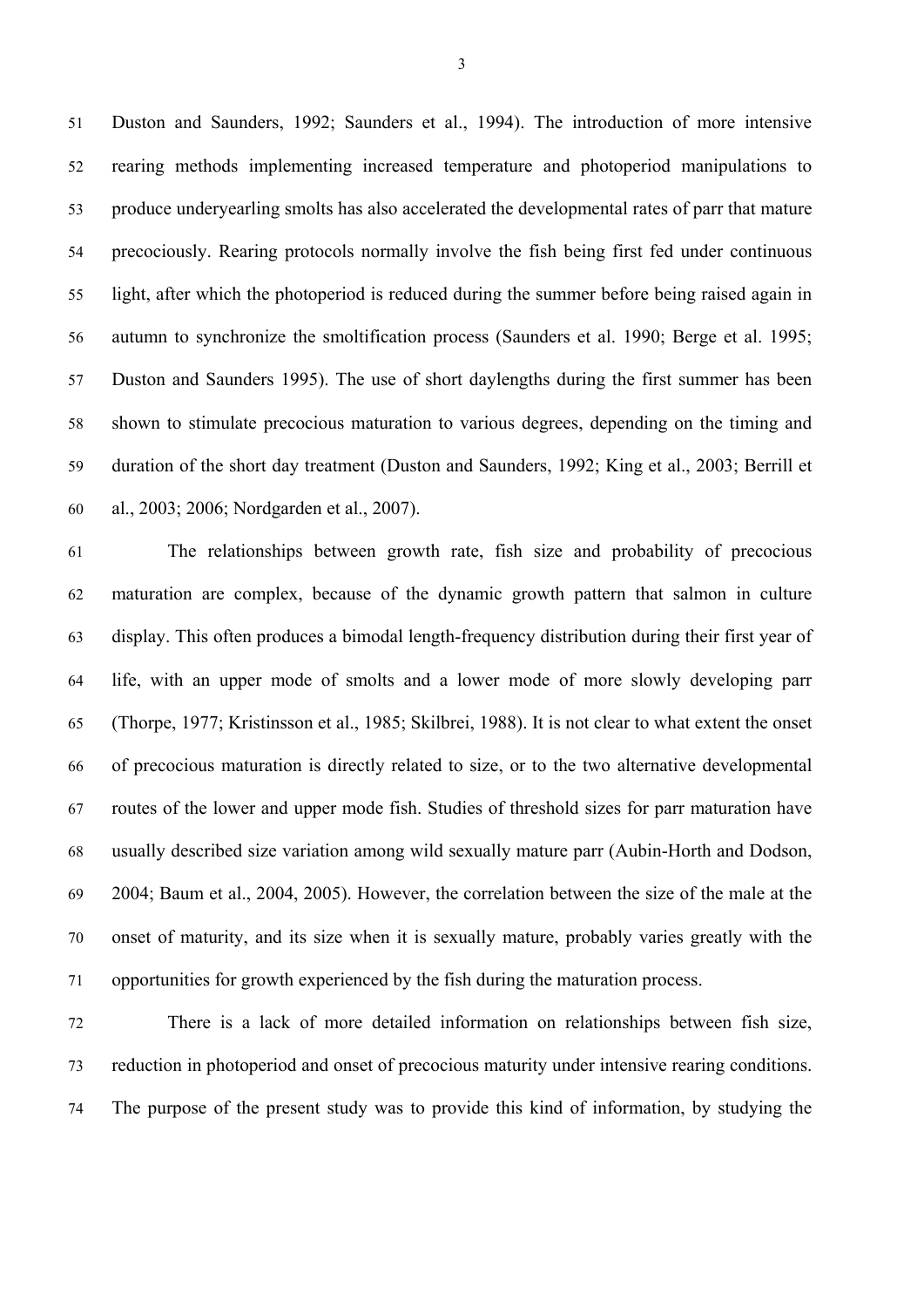75 response of individually tagged cultured parr that were exposed to a shortened photoperiod at 76 various dates during their first spring and summer under favourable conditions for growth.

77

#### 78 **2. Materials and Methods**

79

## 80 *2.1. Fish and experimental treatments*

81

82 Three family groups that were offspring of 2-sea-winter salmon of the domesticated Aqua 83 Gen strain were used. Eyed eggs were incubated in darkness. The fish were first fed on 5 84 March and kept under continuous light until the start of the experiment at Matre Research 85 Station. A total of 1500 individuals with a mean length of 74 $\pm$ 5 mm, 500 from each family, 86 were tagged with Passive Induced Transponders (PIT) (size: 2x12 mm, Trovan®) in late 87 May. The fish were anaesthetized with benzocain. A small cut was made with a scalpel to 88 insert the tag into the body cavity. The wound was treated with the antibiotic nitrofurazone to 89 prevent bacterial infections. The fish were distributed equally into eight 1x1 m 300 l square 90 tanks (187–188 individuals per tank). These tanks were the experimental units, whereas the 91 observational unit was a single fish.

92 To check whether the PIT tags affected the development of the fish, a further 70 fish 93 from each of the three families were fin-clipped differently (unclipped and left and right 94 pelvic fin) and supplied to each tank. To reduce the density of fish in the tanks, the numbers 95 were reduced to  $\sim$  50 fish per family per tank on 29 September. Due to mortality in one tank 96 after one week (25 % of fish), and rejections of individual data points due to error readings 97 (of tag code, length or weight), 1360 individually tagged fish and 1013 fin-clipped fish were 98 finally used for analysis.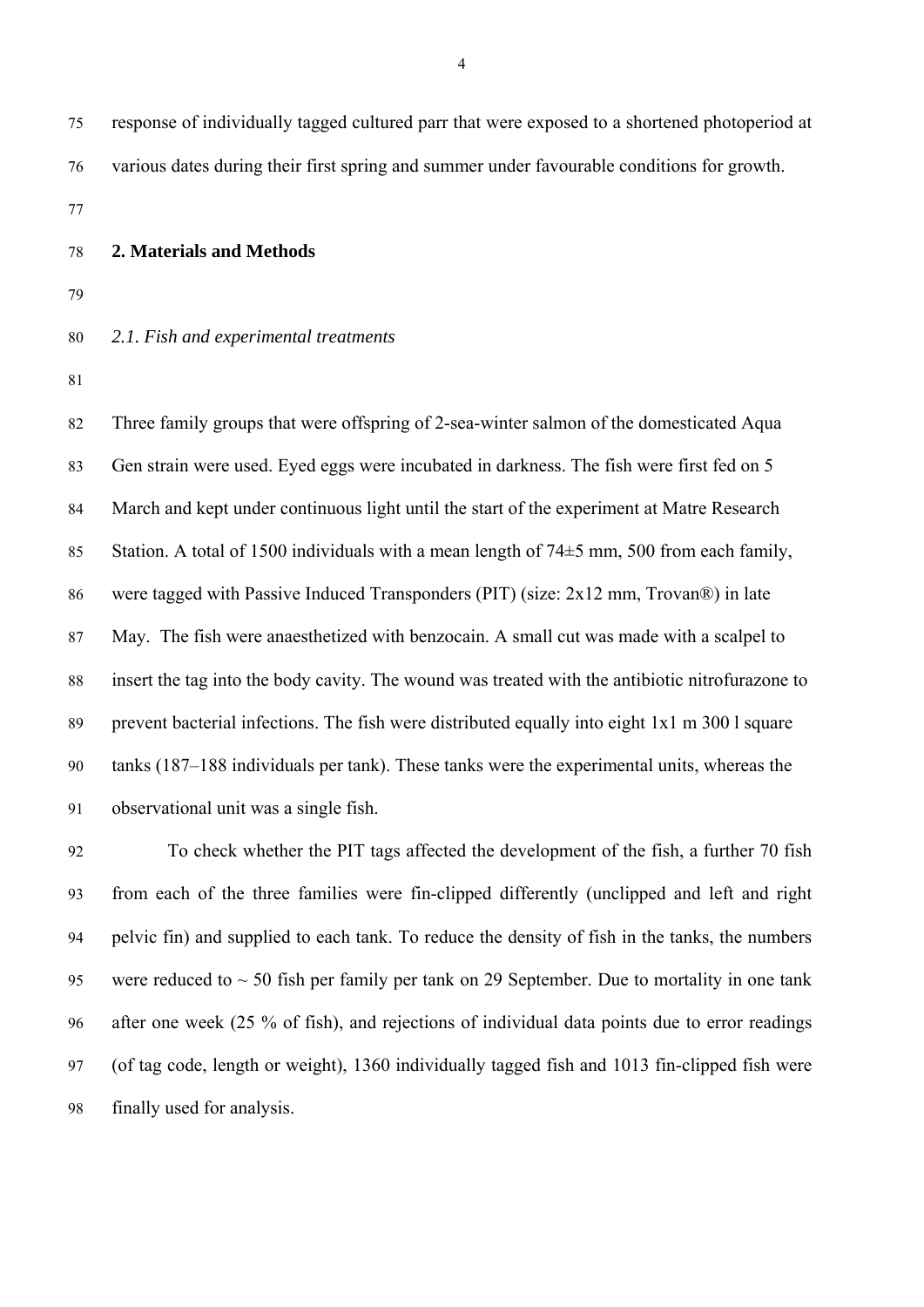99 The fish were tagged on 21–23 May. Length and size were also measured on 23–25 100 June, 15–22 July, 30 Sept–2 Oct, on 24–26 November and finally on 19 January when all the 101 fish were killed and gonads examined. The fish were held under continuous light from first 102 feeding until the start of the experiment. Photoperiod was reduced to 12 hours of daily light 103 in parallel tanks on three successive dates during summer; on 23 May, on 25 June and on 22 104 July, while controls were kept under continuous light (PR-May, PR-June, PR-July and P24). 105 The fish were held under these four photoperiods until the end of the experiment. The fish 106 were fed commercial dry pellets by automatic feeders 12 h per day from the start of the 107 experiment in late May.

108 Mean temperature and monthly means were 13.2 °C from first feeding to the start of 109 the experiment. From June to October, the mean temperature was 12.7  $\degree$ C, with a variation 110 from 11.5 to 14.1 °C between months. It then declined during autumn to 8.4 °C in November, 111 6.7 °C in December and 5.8 °C in January.

112

## 113 *2.2. Data treatment and statistical analyses*

114

115 On the basis of inspection of the length-frequency distributions the lower mode fish were 116 defined as those smaller than 145 mm in November (Fig. 1).

117 The GLM (General Linear Models) module of the statistical package STATISTICA 118 (Statsoft 2008) was applied for one-way and multiple analysis of variance in length, condition 119 factor and specific growth rate in different treatment groups and parallel tanks (as random 120 effect), and for multiple *post hoc* comparisons to test means of specific groups (Newman-121 Keuls). The lme4 package by Bates and Mechler (2010) under R 2.11 was used to fit 122 Generalized Linear Mixed Models (GLMM) with a logistic link function to test for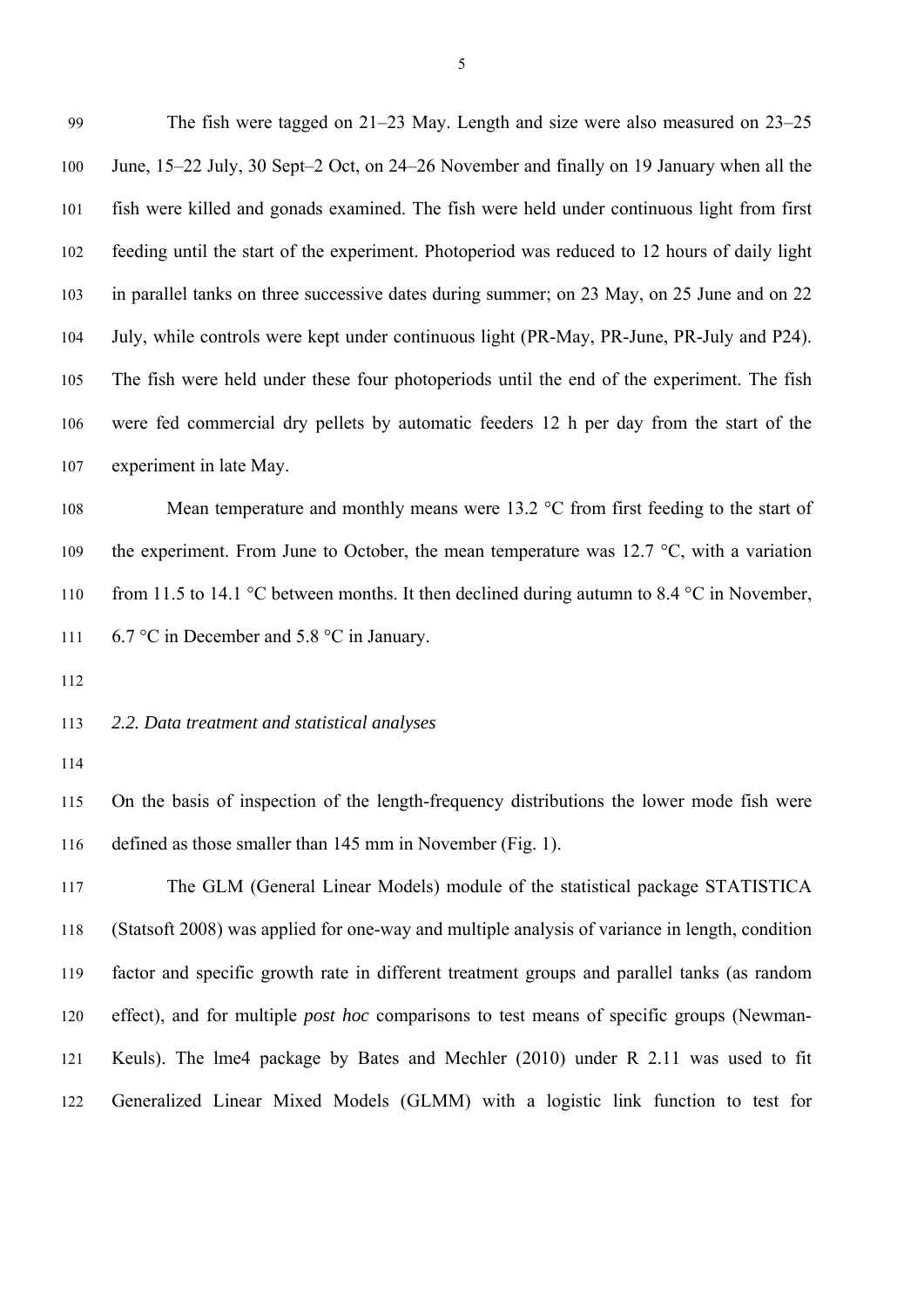123 differences in the incidence of mature male parr and for variability in the proportion of lower 124 modal group fish.

125 In estimating the effects of marking on maturation and probability of being a lower 126 modal group fish, marking method and experimental treatment were treated as fixed effects 127 and family and tank were treated as random effects. In estimating size-dependent maturation 128 probabilities (i.e., probabilistic maturation reaction norms, see Heino et al., 2002), size was a 129 variate, experimental treatment was a fixed effect, and family and tank were random effects. 130 However, because the tank effect was never significant, this effect was not included in any of 131 the final models. Size was measured as both length and weight. Both measures are good 132 predictors of maturation, and our results are qualitatively independent from the choice of size 133 metric. For simplicity, we focus here on length – models using length were slightly better 134 than those using weight  $(AAIC~1$  in favour of length). Appendix A gives the main results for 135 both length- and weight-based estimations.

136

137 Specific growth rate (SGR) and condition factor (C) were calculated according to the 138 formulas:

139 SGR (% d<sup>-1</sup>)=100×(ln(W<sub>2</sub>)-ln(W<sub>1</sub>))/(t<sub>2</sub>-t<sub>1</sub>),

140 where  $W_2$  and  $W_1$  are the weights (g) of the individual at day  $t_2$  and  $t_1$ , respectively. 141  $C1 = 100 \times W_1/L_1^3$ 

- 142 where  $L_1$  is fork length in cm.
- 143
- 144 **3. Results**
- 145

146 *3.1 Proportions of mature male parr and lower modal group fish*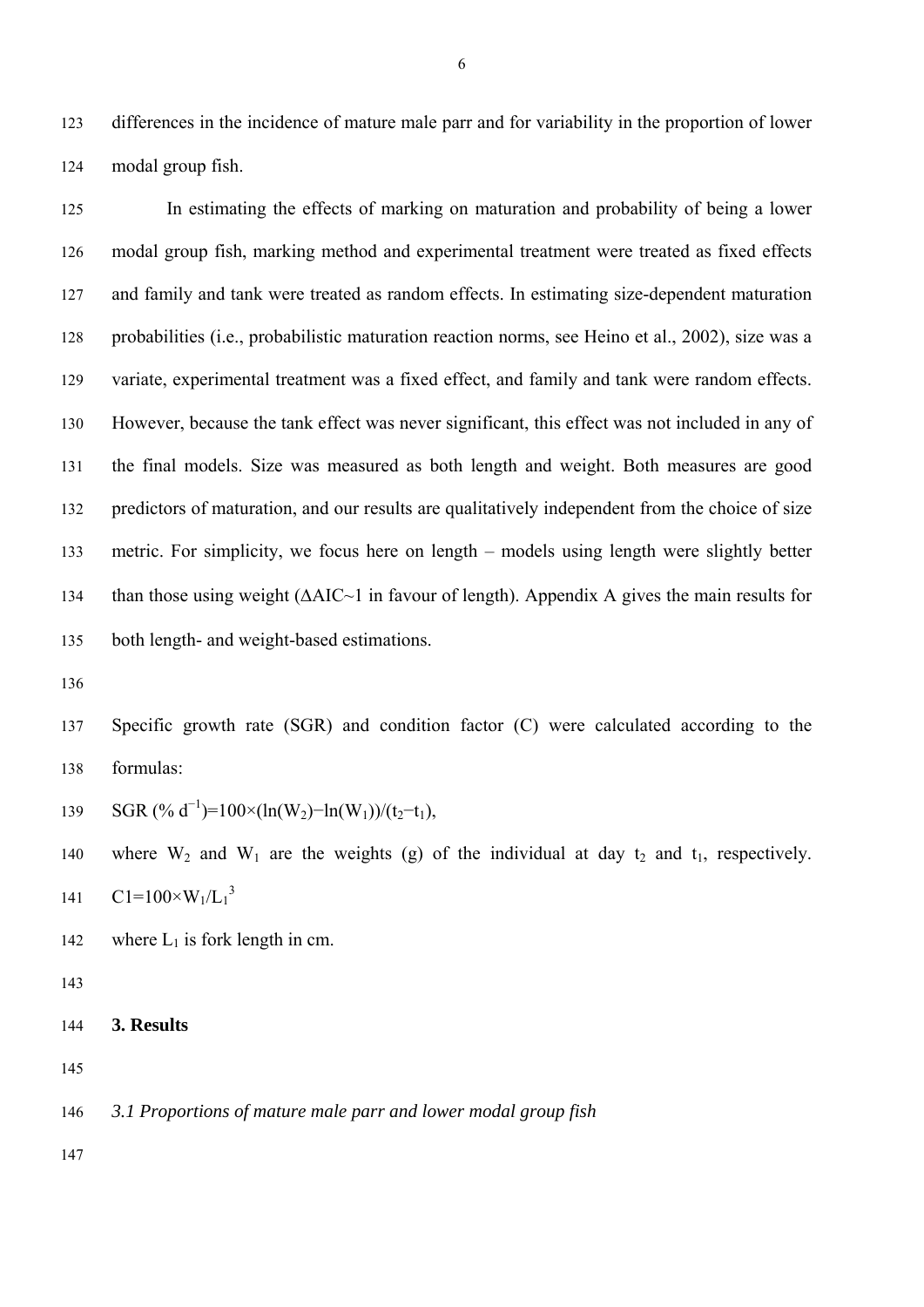148 The proportions of mature male parr were highest following the reduction in photoperiod in 149 May, and were halved during the subsequent two reductions (Table 1). The control group 150 performed comparably to the PR-July group. The proportion of lower modal group fish 151 declined in a similar way, except that the PR-June and PR-July treatments were almost 152 identical and that P24 contained only one fifteenth of the lower mode fish in PR- May (Table 153 1). Family A produced the highest proportions of both mature male parr (Table 1) and lower 154 modal group fish among immature fish (15.7% vs 2.5 and 2.0% in Families B and C, 155 respectively). Treatment and family significantly affected both the incidences of mature male 156 parr and the percentages of lower mode fish (both GLMM binomial response models: 157 *p*<sub>treatment</sub>,  $p_{\text{family}} < 0.0001$ ). There were no significant contributions from rearing the fish in 158 parallel tanks in either model ( $p_{\text{tank}} = 0.70$  and 0.56, respectively). The differences between 159 the groups tagged with PITs or fin-clips were insignificant for the incidence of mature males 160 ( $p_{\text{Mark}} = 0.96$ ), and close to significance for the lower mode fish ( $p_{\text{Mark}} = 0.053$ ). The use of 161 PIT tags therefore appeared to be of minor importance for the development of the fish.

162

## 163 *3.2 Length-dependent response to photoperiod*

164

165 The immature future lower modal group fish of the PR-May treatment had a mean length of 166 69  $\pm$  4 mm in late May, as opposed to 75  $\pm$  5 mm of the fish that entered the upper mode (t-167 test,  $p < 0.0001$ ).

168 Maturity in the end of the experiment was significantly explained by length in May 169 (likelihood ratio test: d.f.=1,  $p<0.0001$ ), with the probability of maturing being a decreasing 170 function of length (Fig. 2). Reduced daylength resulted in increased tendency to mature 171 (likelihood ratio test: d.f.=3, p=0.006). This effect became weaker the later light regime was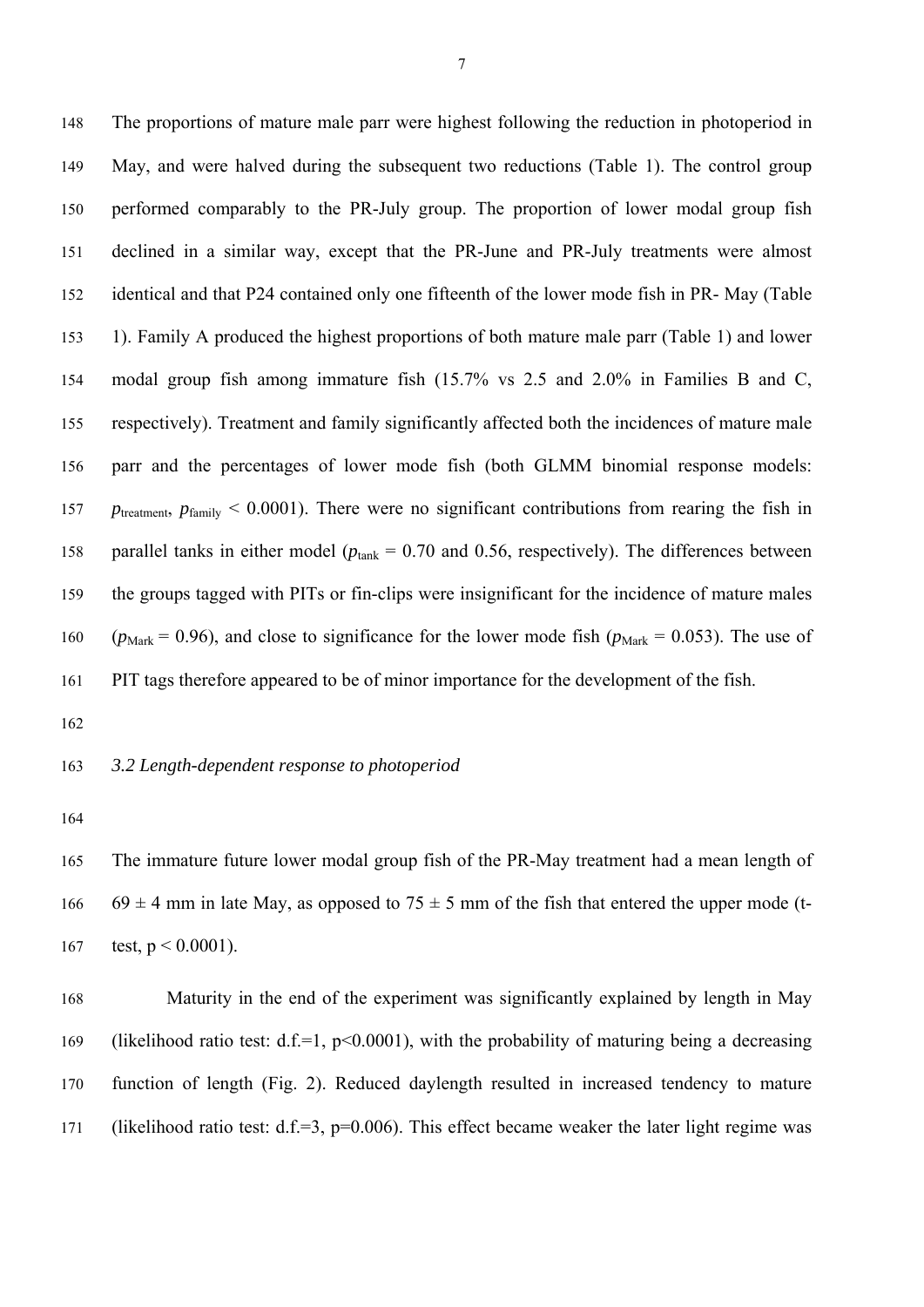172 manipulated, and the effect was not significant for fish exposed to reduced daylength in July. 173 At the same time, there were large differences between the families (Fig. 2).

174 Fish that were exposed to reduced daylength in May showed increased maturation 175 tendency relative to the control fish  $(d.f.=1, p=0.0017)$ , but this increase was length-176 independent: the interaction between treatment and length was insignificant  $(d.f.=1, p=0.32)$ 177 and the odds on maturing in the final model thus length-independent (Fig. 3). However, the 178 fish that were exposed to reduced daylength in June showed a length-dependent response: the 179 model with length-treatment interaction was significantly better than one without (d.f.=1, 180 p=0.027). Fish that were less than about 90 mm in length in June responded to reduced 181 daylength by increasing their maturation tendency, whereas larger fish had an opposite 182 response (Fig. 3). Similar results were obtained for daylength change in July (p=0.012 for the 183 length-treatment interaction), although the threshold below which maturation was facilitated 184 was shifted upwards to around 100 mm. In summary, reduced daylength facilitates 185 maturation, but only so below a threshold of about 90–100 mm. The corresponding thresholds 186 in weight were 7-11 g (see Appendix A; Table A1 and Figs A1 and A2).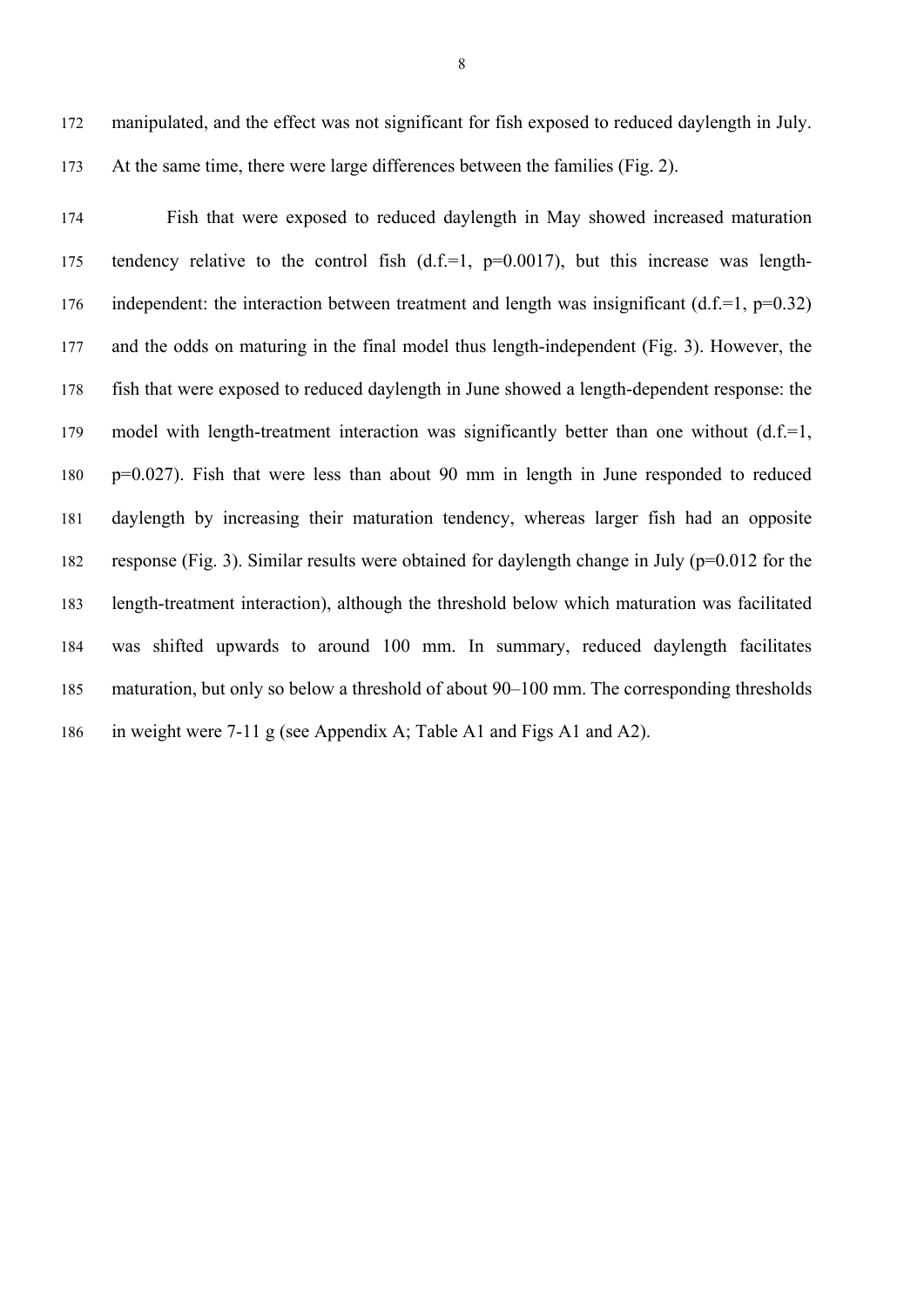#### 188 *3.3 Influence of photoperiod and maturity on growth and condition*

189

190 Only the maturing and immature males of family A and B were used for further treatment of 191 the data in figures 4 and 5 and statistics shown in Table 2 due to the low incidence of mature 192 male parr in family C. With one exception, the use of parallel tanks did not contribute 193 significantly to any of the multiple analyses of variance in length, condition factor and 194 growth rate, and was not included in the reported models (Table 2). The exception was 195 caused by significant differences in growth rates of the fish in parallel tanks under the PR-196 June treatment during the two last measurements (p<0.05, Newman-Keuls multiple test). 197 198

199 *3.3.1 Size and growth rates of males* 

200

201 The future mature males of family A and B were significantly smaller than the immature 202 males at the start of the experiment in May,  $69\pm4$  mm (mean $\pm$ SD) versus 74 $\pm$ 5 (p<0.05, 203 Newman-Keuls tests). These differences in initial length contributed significantly to the 204 multiple analyses of variance, and increased during the experiment because of the clearly 205 higher growth rates of immature fish (Table 2, Fig. 4).

206 The growth rates of the future mature males dropped shortly after reductions in 207 photoperiod (Fig. 4). The growth rates of PR-May, PR-June and PR-July were significantly 208 lower than the P24 maturing males starting from the first, second and third period of 209 measurement, respectively (p<0.05, Newman-Keuls tests), and as a result, the P24 mature 210 males were significantly larger than the other mature males at the end of the experiment 211 (p<0.05, Newman-Keuls tests). Due to these developmental characteristics, maturity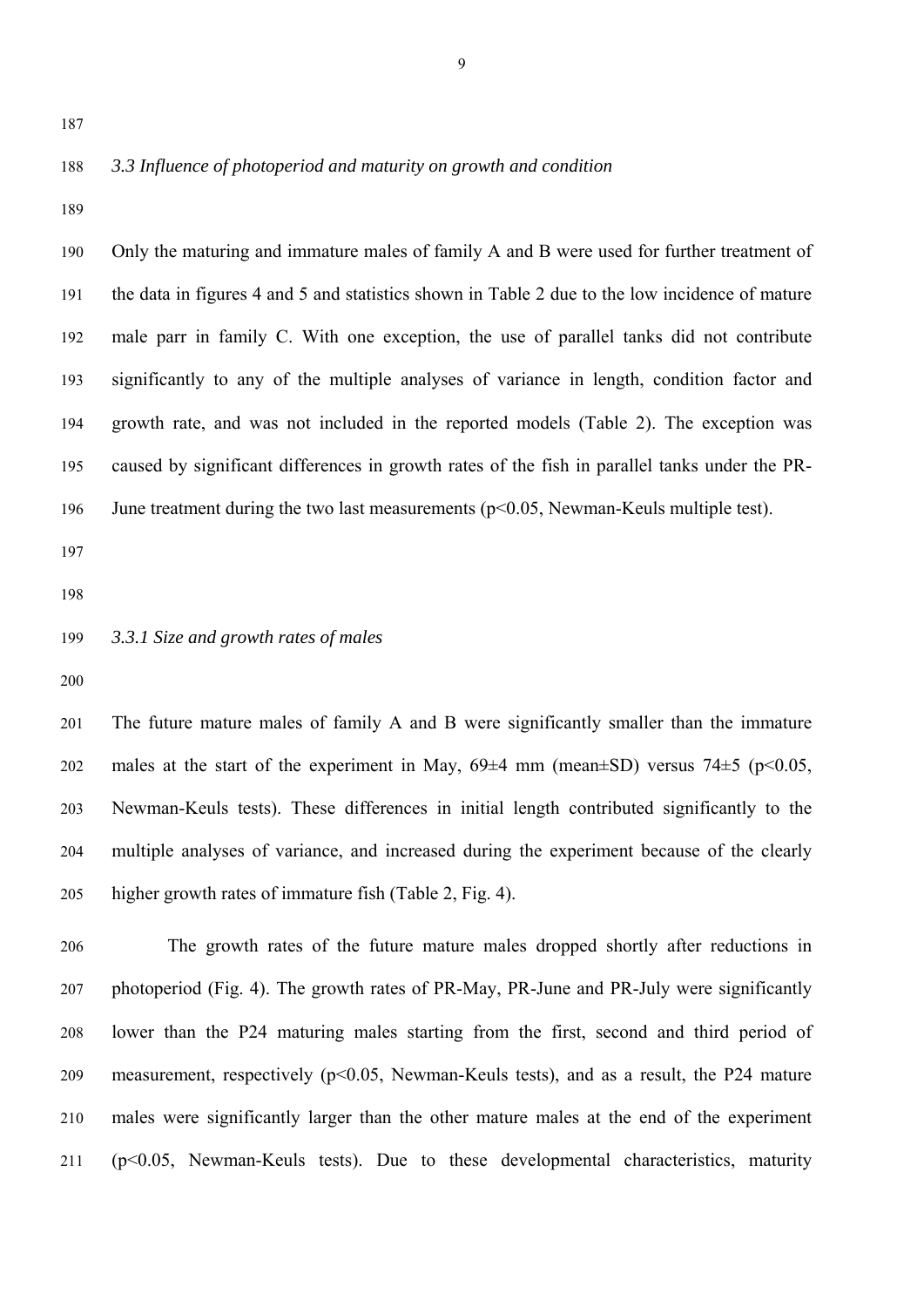212 significantly affected the variability in length and growth rates at all periods. The effect of 213 photoperiod was weaker (lower F values), and did not significantly affect length before the 214 third measurement in July (Table 2). Interactions between maturity and photoperiod were 215 weak in most cases and did not seem to be important for the overall results (Table 2).

216

#### 217 *3.3.2 Development in condition factor of males*

218

219 There was no significant variation in condition factor at the start of the experiment between 220 the immature males and the future mature males. Significant effects of either maturity or 221 photoperiod were seen in June and July, but the contributions from both factors to total 222 variability became much clearer during the autumn, when the condition factor of maturing 223 males rose well above that of immature males as the fish grew from  $\sim 80$  to  $\sim 95$  mm length 224 (Table 2, Fig.5). A significant interaction between maturity and photoperiod also developed 225 during the autumn (Table 2), partly because of a negative relationship between the condition 226 factor of maturing males and the duration of the period they had been held under 12 hours of 227 daily light (Condition factor of PR-May  $\leq$  PR-June  $\leq$  PR-July and P24; p $\leq$  0.05, Newman-228 Keuls tests).

229

### 230 *3.3.3 Growth rates of males in comparison to females*

231

232 Possibly because of higher probability of maturation in the PR-May treatment group among 233 initially smaller, slow-growing males (see above), the remaining immature males comprised 234 more rapidly growing fish. They grew faster than the females during the first three periods 235 from May to October (mean specific growth rates of immature males and females were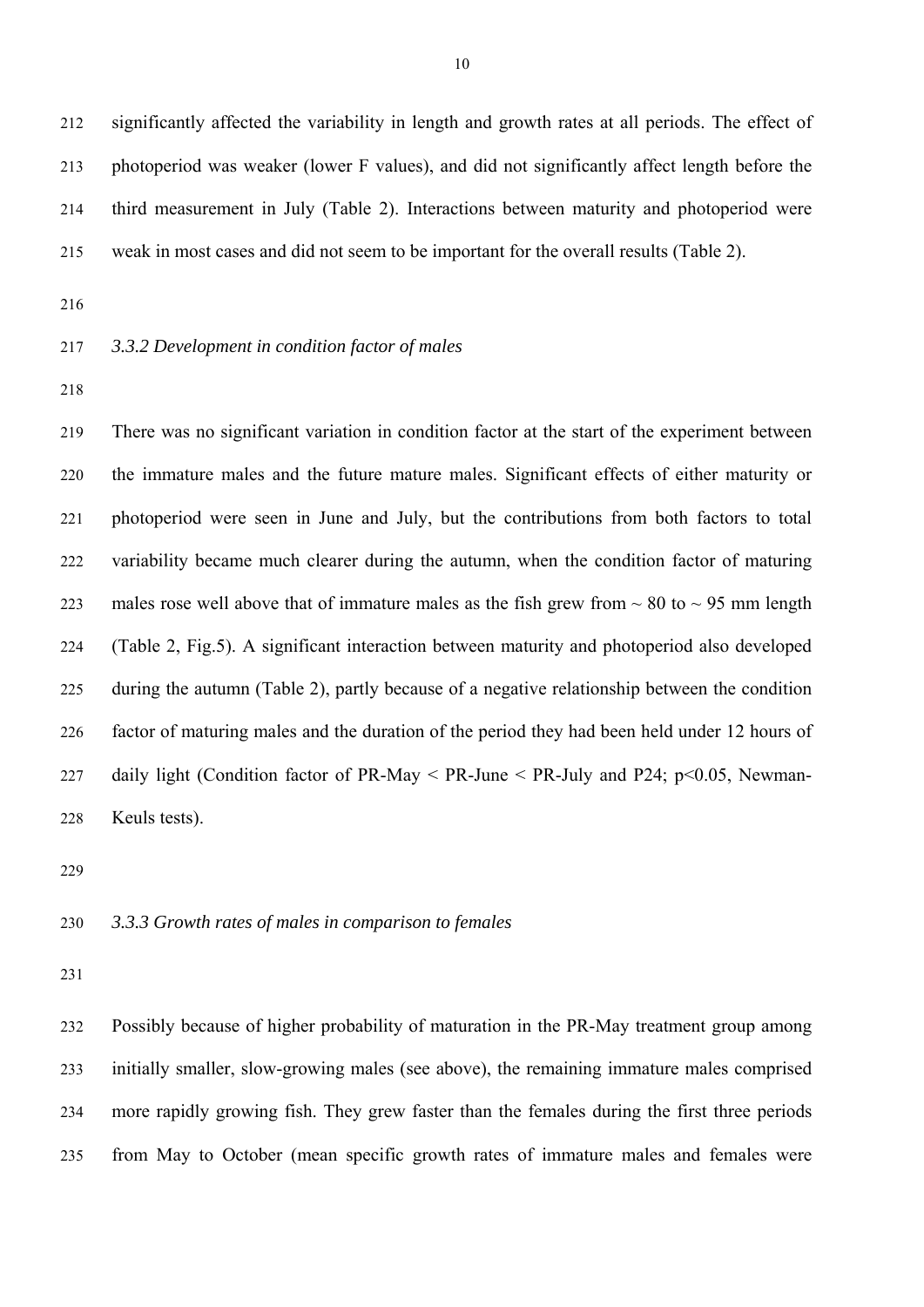236 1.59 $\pm$ 32 d<sup>-1</sup> and 1.44 $\pm$ 0.39 d<sup>-1</sup> from May to October) and were larger than the females from 237 on June (immature males and females weighted 9.3±0.3 g and 8.5±0.3 g in June, and 238 39.4±1.4 g and 35.3±1.8 g in early October) (Newman-Keuls tests, p<0.05). Immature males 239 and females of the other treatment groups were not significantly different.

240

### 241 **4. Discussion**

242

243 Reductions in daylength triggered precocious maturation in male parr reared under intensive 244 hatchery conditions, and the growth rates of the maturing males declined shortly after the 245 photoperiod adjustments. This study is the first to demonstrate a clear relationship between 246 the probability of onset of maturity in 0+ male parr and its length when photoperiod was 247 reduced.

248 A number of studies have reported that a reduction in daylength can stimulate 249 precocious maturation in 0+ parr (Duston and Saunders, 1992; King et al., 2003; Berrill et al., 250 2003; 2006; Nordgarden et al., 2007). The reduction in growth rate of maturing males in 251 June–July, which is probably concurrent with gonadal development, is also in agreement with 252 other reports on hatchery-reared (Saunders et al., 1982; Rowe and Thorpe, 1990; Foote et al., 253 1991; Berglund, 1992; Herbinger and Friars, 1992) and wild parr (Whalen and Parrish, 1999). 254 We observed that the effect of a daylength reduction was greatest in the early season in May, 255 intermediate in June, and still positive but statistically not significant in July.

256 Our results support the hypothesis that there is a critical size below which maturation 257 decision remains plastic and responsive to photoperiod manipulation. In early season in May, 258 all individuals appeared to be under this threshold because no length-dependent response to 259 daylength reduction could be detected at that time. This suggests a threshold that is larger 260 than the largest male parr in our study at that time, which was approximately 85 mm. In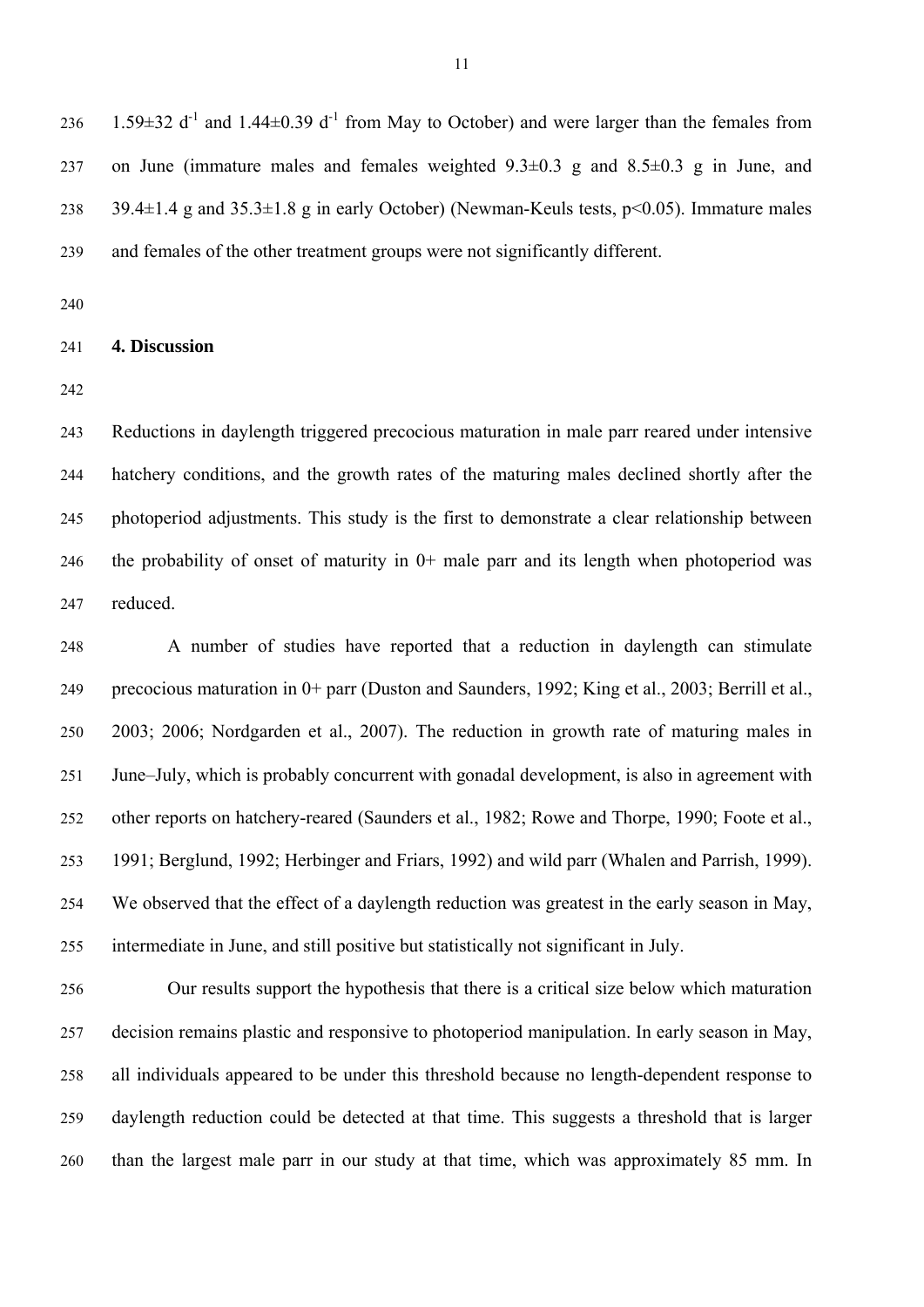261 contrast, a clear threshold appeared for daylength reduction in June and July, being 262 approximately 90 and 100 mm in length, respectively.

263 We estimated length-dependent maturation probabilities using generalized mixed 264 linear models. Our estimations can therefore be interpreted as probabilistic maturation 265 reaction norms (Heino et al. 2002) that have proven to be a useful tool to describe the 266 relationship between the probability of maturation and body size, age, and other explanatory 267 variables, primarily in marine fishes (Dieckmann and Heino, 2007; Heino and Dieckmann 268 2008). Probabilistic maturation reaction norms have also been used to describe the tendency 269 for precocious maturation in salmonids (Piché et al., 2008; Morita et al., 2009). A difference 270 is that most earlier studies have found maturation probabilities to increase with length, 271 whereas the study of Duston et al. (2005) and our results show the opposite, possibly because 272 our experiment described the upper region of the size interval were precocious maturation 273 may be stimulated.

274 The length-dependence of the probability of onset of precocious maturity has 275 similarities with the formation of bimodality. Both processes are stimulated by reduced 276 photoperiod, they are of crucial importance for the further developmental pathway of the fish, 277 and they appear to start at similar fish sizes. Length differences within a narrow range from 278 70 to 80 mm have been of importance for the development of bimodality in several studies 279 (Skilbrei, 1991; Skilbrei and Hansen, 2004; Skilbrei et al., 2007). Assuming a threshold 280 length of approximately 75 mm, the larger fish continued to grow and developed into the 281 upper modal group which smolted in the following spring, while the smaller fish formed the 282 lower modal group, probably because they respond with reduced appetite and growth 283 (Metcalfe et al., 1988)*.* In support of this, Nordgarden et al. (2007) observed a lack of 284 photostimulated plasma growth hormone in 0+ parr smaller than 80 mm and hypothesized 285 that there is a threshold developmental stage at approximately that size that must be reached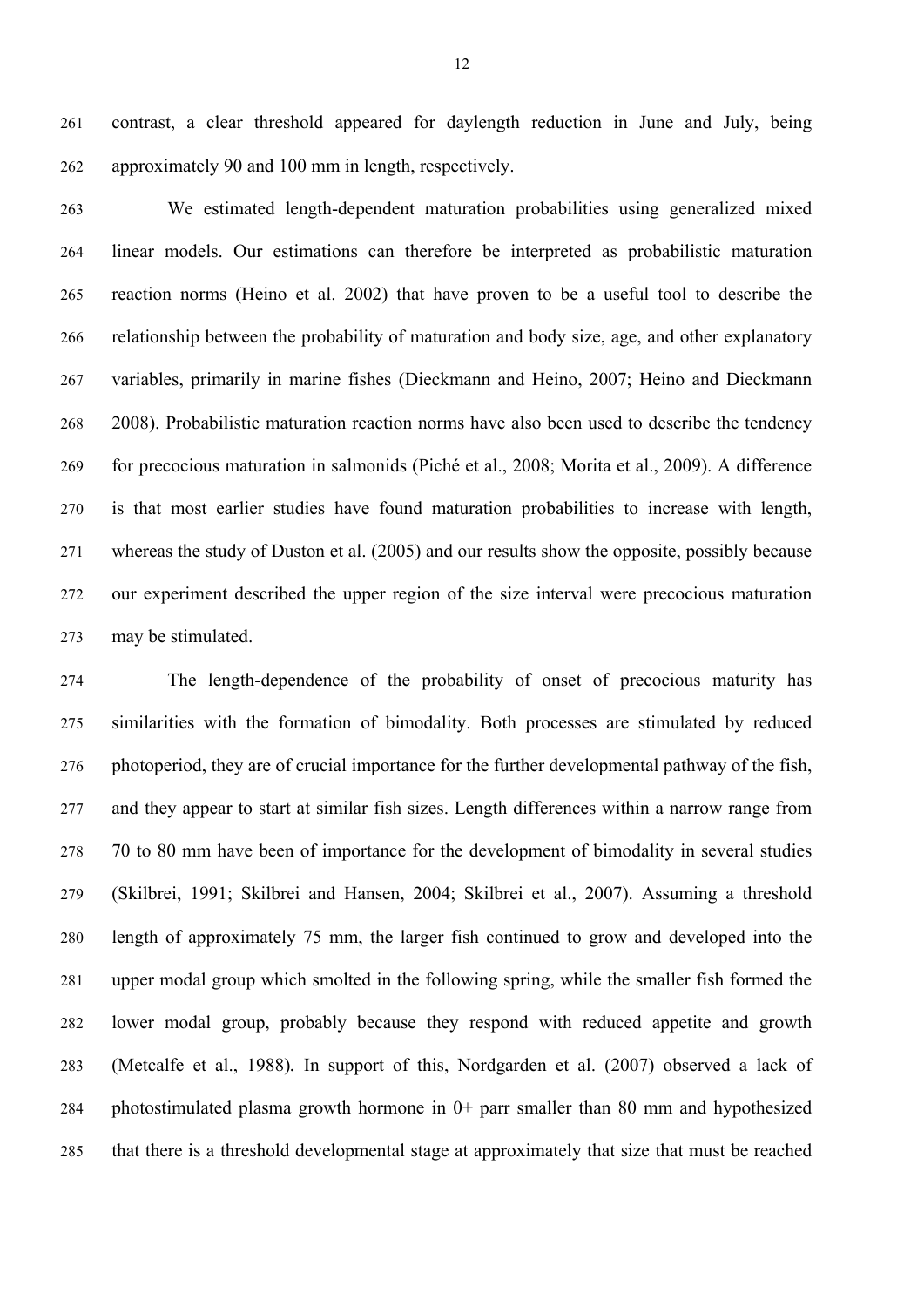286 for the following parr–smolt transformation to be successful. The effect on even smaller fish 287 was not investigated, but our finding that parr of 65–90 mm length are more likely to initiate 288 maturation if day length is reduced, indicates that the physiological decision to initiate the 289 maturation process following a reduction in photoperiod was made in fish belonging to a 290 broader length interval, but one that overlaps with that known to influence the development 291 of bimodality.

292 Observations that wild maturing or mature male parr are of intermediate size relative 293 to the two modal groups (Bagliniere and Maisse, 1985; Presa et al., 1996; Utrilla and Lobón-294 Cerviá, 1999) support the possibility that the three alternative physiological decisions; to 295 reduce growth (lower-mode fish), increase growth (upper-mode group) or start sexual 296 maturation, are made within the same size interval, at least in cultured fish and possibly also 297 in rapidly growing wild populations. The decisions, to prepare for future smoltification or to 298 mature sexually, are seasonal events that are probably separated by several months in the 299 wild (Letcher and Gries, 2003). When using photoperiod manipulation to produce 0+ smolts, 300 it is possible that both processes are influenced almost simultaneously, and that fish of the 301 same size can develop in different directions.

302 The observation that the future 0+ mature males were smaller than the immature 303 males at the time when the maturation was triggered contrasts with studies on older fish that 304 have shown that the wild (Aubin-Horth and Dodson, 2004) or cultured mature male were 305 larger than future immature fish of the same cohort prior to the onset of maturity (Rowe and 306 Thorpe, 1990; Berglund, 1992; Simpson, 1992; Berrill et al., 2006). Saunders et al. (1982), on 307 the other hand, reported that 1+ male parr that matured were originally the same size as 308 immature fish, and Berglund (1995) reported that although a high growth rate in June 309 stimulated sexual maturity, it was not necessary for the onset of rapid gonadal growth in early 310 summer. Condition factor was similar between the future and immature males in spring, and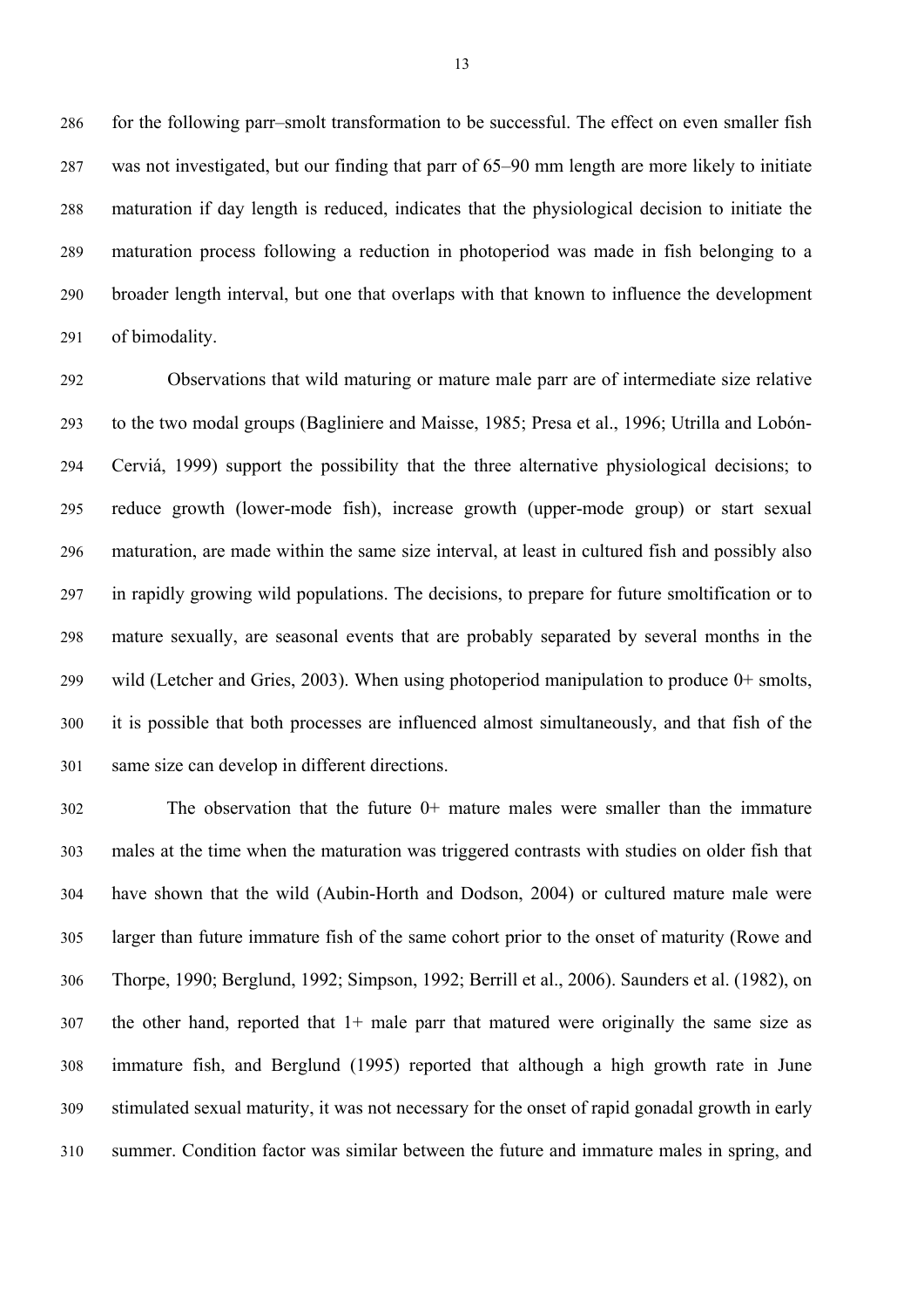311 then increased in maturing male parr during late summer, which is in agreement with several 312 other studies on 0+ (Duston et al., 2005) and 1+ parr (e.g. Berglund, 1992; Rowe and Thorpe, 313 1990).

314 Relationships between fish size and life-history alternatives have also been stressed in 315 studies on precocious maturation in wild salmon. Leonardsson and Lundberg (1986) call 316 attention to the rather narrow range of sizes of mature male parr, and put forward a size-317 interval hypothesis that would be important for the stability of different life-history strategies 318 in salmon. Several authors have suggested that wild parr must reach a genetically defined 319 threshold level or size to mature. In some comparisons between river sites and river 320 populations, the assumed threshold levels and incidences of mature male parr appear to be 321 correlated with opportunities for growth, while some results can be explained by adaptive 322 mechanisms, and other comparisons show a wide variability that demonstrates that there is a 323 high level of complexity in the proximate mechanisms governing life-history strategies in 324 salmon (Aubin-Horth and Dodson, 2004; Aubin-Horth et al. 2006; Baum et al., 2004; 2005).

325 In conclusion, intensively reared parr of 60–90 mm in length appear to be especially 326 sensitive to photoperiod manipulations that may influence their probability of adopting one of 327 the three life-history alternatives, to enter lower or upper mode or to mature precociously. 328 The physiological and hormonal basis for the developmental thresholds involved, and the 329 roles of genes and their regulation and expression during this sensitive phase, are not known, 330 but should be targeted in future studies in order to improve our understanding of the 331 interactions that take place between the developmental pathways of the individual and its 332 environment.

333

#### 334 **Acknowledgements**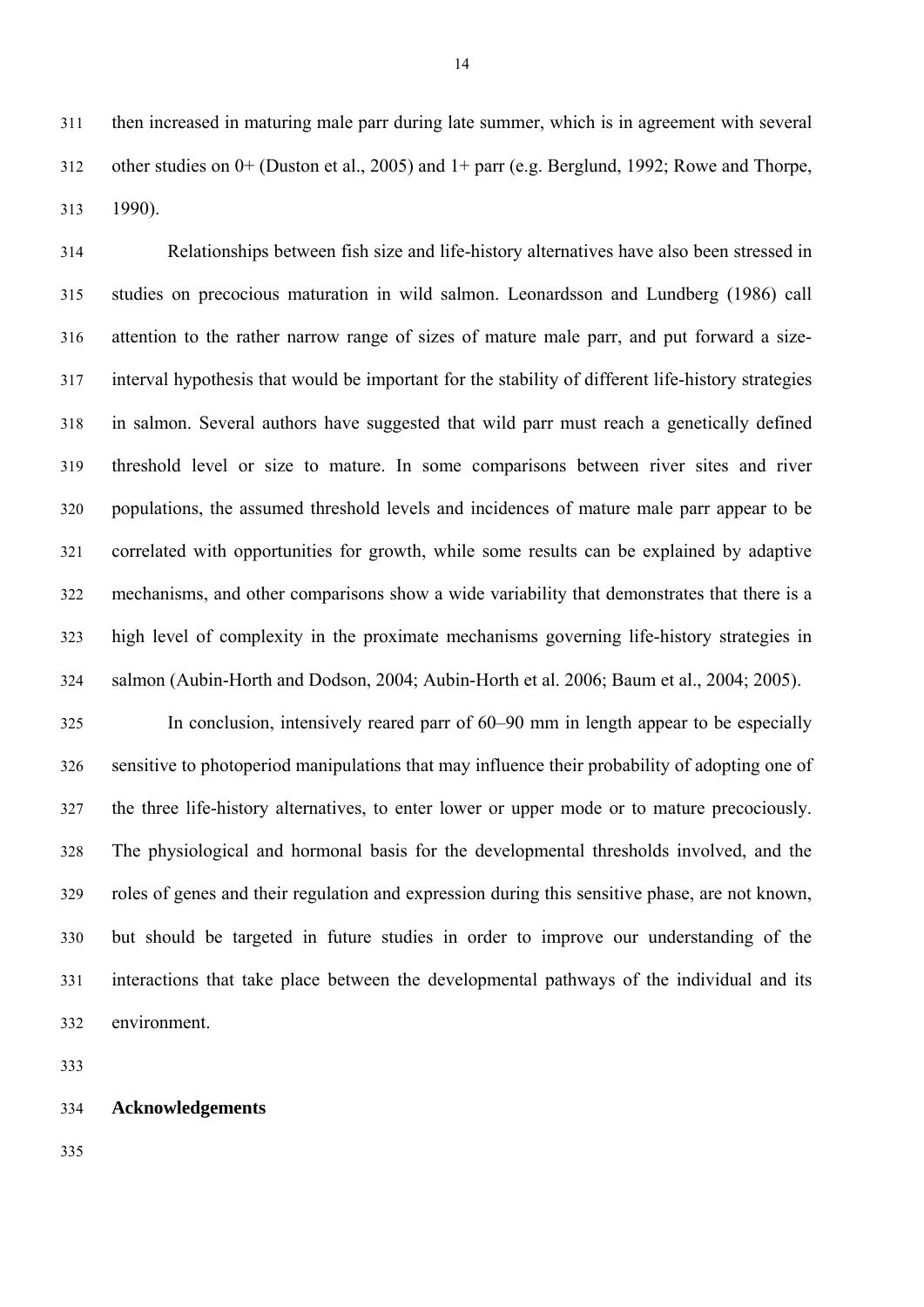336 The study was carried out with financial support of the Research Council of Norway (OS), 337 the Institute of Marine Research (OS, MH) and the Bergen Research Foundation (MH).

338

339 **References** 

340

341 Alm, G. 1959. Connection between maturity, size, and age in fishes. Rep. Inst. Freshw. Res. 342 Drottningholm 40, 5–145.

343

344 Amano, M., Hyodo, S., Kitamura, S., Ikuta, K., Suzuki, Y., Urano, A., Aida, K., 1995. Short 345 photoperiod accelerates preoptic and ventral telencephalic salmon GnGR synthesis and 346 precocious maturation in underyearling male Masu salmon. Gen. Comp. Endocrinol. 99, 22- 347 27.

348

349 Aubin-Horth, N., Dodson, J.J., 2004. Influence of individual body size and variable 350 thresholds on the incidence of a sneaker male reproductive tactic in Atlantic salmon. 351 Evolution 58, 136–144.

352

353 Aubin-Horth, N., Bourque, J. F., Daigle, G., Hedger, R., Dodson, J.J., 2006. Longitudinal 354 gradients in threshold sizes for alternative male life history tactics in a population of Atlantic 355 salmon (*Salmo salar*). Can. J. Fish. Aquat. Sci. 63, 2067–2075.

356

357 Bagliniere, J.L., Maisse, G., 1985. Precocious maturation and smoltification in wild Atlantic 358 salmon in the Armorican massif, France. Aquaculture 45, 249-263.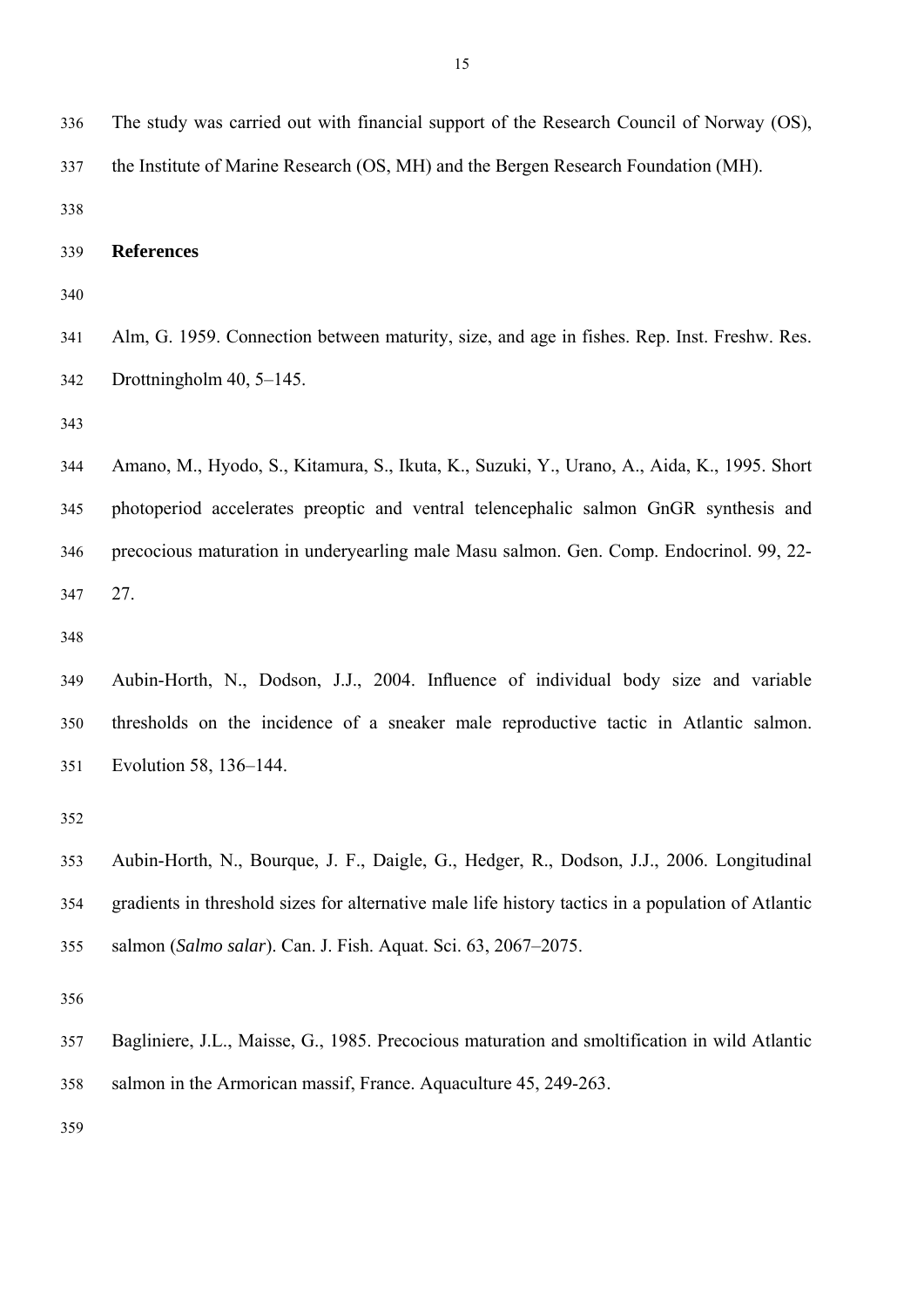360 Bates, D. and Maechler, M. 2010. lme4: Linear mixed-effects models using S4 classes. R 361 package version 0.999375-34. http://CRAN.R-project.org/package=lme4.

362

- 363 Baum, D., Laughton, R., Armstrong, J. D., Metcalfe, N. B., 2004. Altitudinal variation in the 364 relationship between growth and maturation rate in salmon parr. J. Anim. Ecol. 73, 253–260.
- 365
- 366 Baum, D., Laughton, R., Armstrong, J. D., Metcalfe, N. B., 2005. The effect of temperature 367 on growth and early maturation in a wild population of Atlantic salmon parr. J. Fish. Biol. 67, 368 1370–1380.

369

370 Berge, Å.I., Berg, A., Fyhn, H.J., Barnung, T., Hansen, T., Stefansson, S.O., 1995. 371 Development of salinity tolerance in underyearling smolts of Atlantic salmon (*Salmo salar*) 372 reared under different photoperiods. Can. J. Fish. Aquat. Sci. 52, 243-251.

373

374 Berglund, I., 1992. Growth and early sexual maturation in Baltic salmon (*Salmo salar*) parr. 375 Can. J. Zool. 70, 205-211.

376

377 Berglund, I., 1995. Effects of size and spring growth on sexual maturation in 1+ Atlantic 378 salmon (*Salmo salar)* male parr: Interactions with smoltification. Can. J. Fish. Aquat. Sci**.** 52, 379 2682-2694.

- 381 Berrill, I.K., Porter, M.J.R., Smart, A., Mitchell, D., Bromage, N. R., 2003. Photoperiod
- 382 effects on precocious maturation, growth and smoltification in Atlantic salmon, *Salmo salar*.
- 383 Aquaculture 222, 239-252.
- 384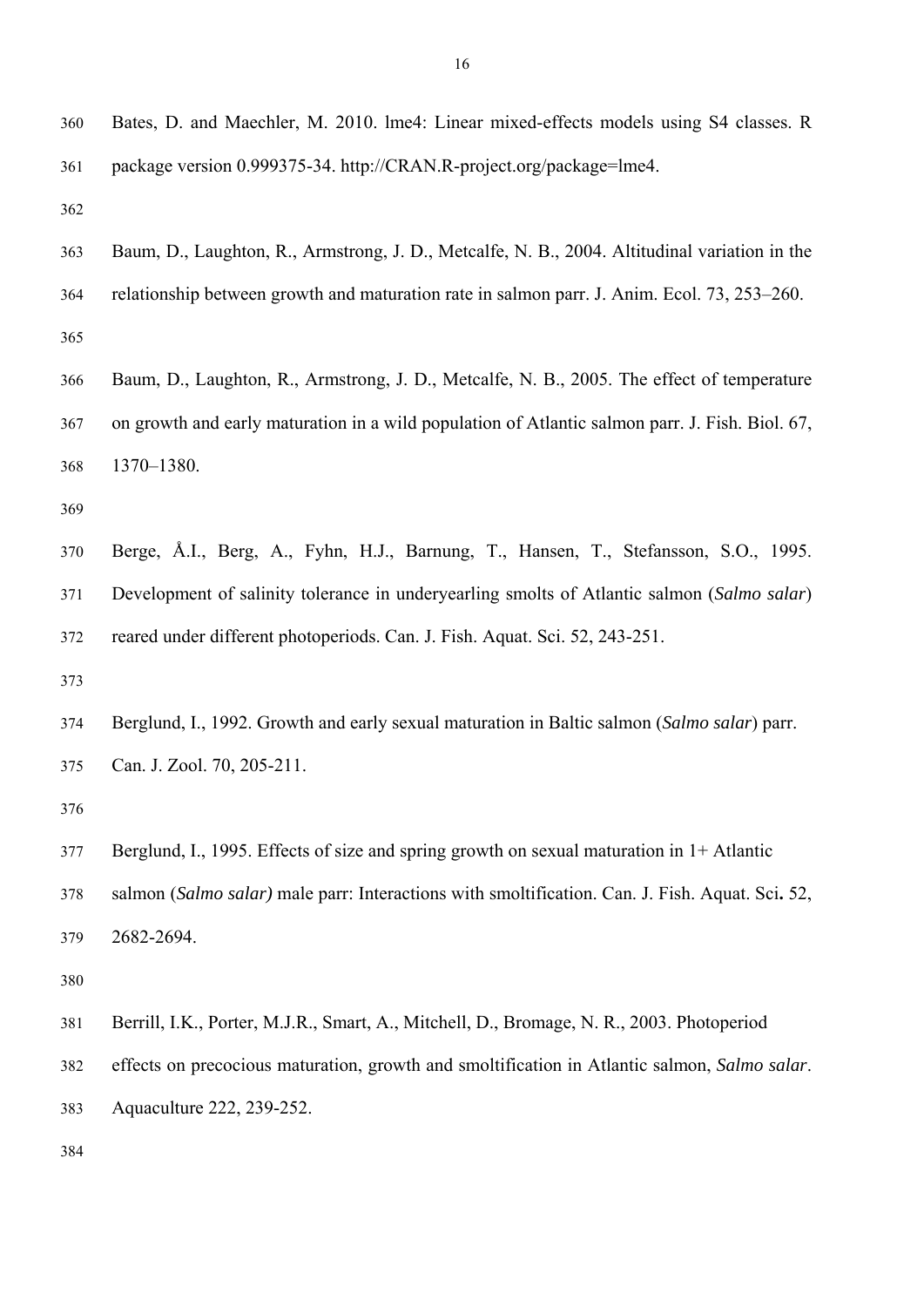- 385 Berrill, I.K., Smart, A., Porter, M.J.R., Bromage, N.B., 2006. A decrease in photoperiod 386 shortly after first feeding influences the development of Atlantic salmon (*Salmo salar*). 387 Aquaculture 254, 625-636.
- 388
- 389 Dieckmann, U., Heino, M. 2007. Probabilistic maturation reaction norms: their history, 390 strengths, and limitations. Mar. Ecol. Progr. Ser. 335, 253–269.
- 391
- 392 Duston, J., Saunders, R.L., 1992. Effects of 6-, 12- and 18-month photoperiod cycles on 393 smolting and sexual maturation in juvenile Atlantic salmon (*Salmo salar*). Can. J. Fish. 394 Aquat. Sci. 49, 2273-2280.
- 395
- 396 Duston, J., Saunders, R.L., 1995. Advancing smolting to autumn in age 0 + Atlantic
- 397 salmon by photoperiod, and long-term performance in sea water. Aquaculture 135, 295-309. 398
- 399 Duston, J., Astatkie, T., MacIsaac, P.F., 2005. Genetic influence of parr versus anadromous 400 sires on the life histories of Atlantic salmon (*Salmo salar*). Can. J. Fish. Aquat. Sci. 62, 401 2067-2075.

- 403 Foote, C.J., Clarke, W.C., Blackburn, J., 1991. Inhibition of smolting in precocious male 404 chinook salmon, *Oncorhynchus tshawytscha*. Can. J. Zool. 69, 1848-1852.
- 405
- 406 Heino, M., and Dieckmann, U. 2008. Detecting fisheries-induced life-history evolution: an 407 overview of the reaction norm approach. Bull. Mar. Sci. 83, 69–93.
- 408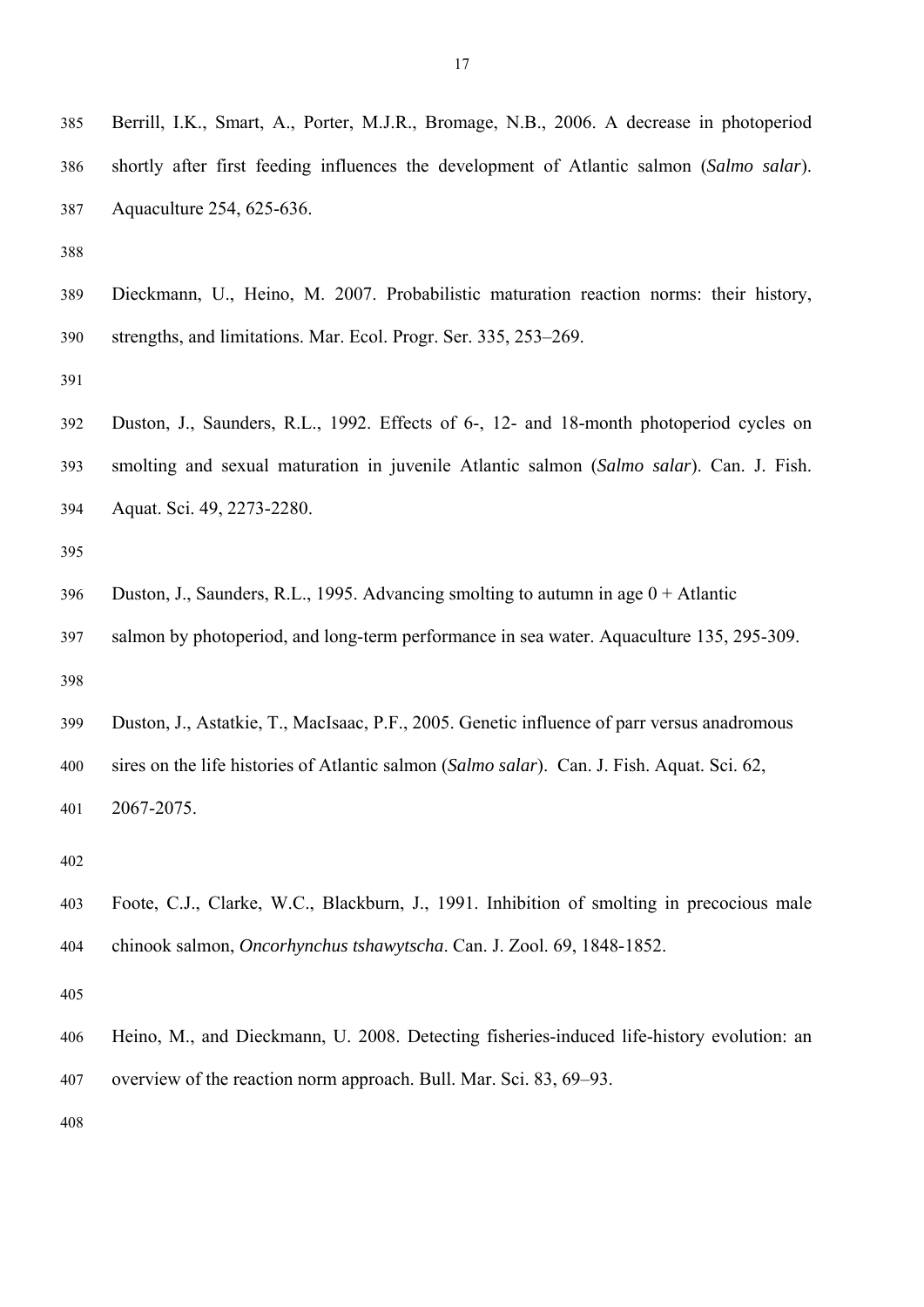- 412 Herbinger, C.M., Friars, G.W., 1992. Effects of winter temperature and feeding regime on the
- 413 rate of early maturation in Atlantic salmon (*Salmo salar*) male parr. Aquaculture 101, 147- 414 162.

415

416 King, H.R., Lee, P.S., Pankhurst, N.W., 2003. Photoperiod-induced precocious male sexual 417 maturation in Atlantic salmon (*Salmo salar*). Fish Physiol. Biochem. 28, 427–428.

418

419 Kristinsson, J. B., Saunders, R. L., Wiggs, A. J., 1985. Growth dynamics during the 420 development of bimodal length-frequency distribution in Atlantic salmon (*Salmo salar* L.). 421 Aquaculture 45, 1-20.

- 423 Leonardsson, K., Lundberg, P., 1986. The choice of reproductive tactics as a mixed 424 evolutionary stable strategy: the case of male Atlantic salmon (*Salmo salar* L.). Rep. Inst. 425 Freshw. Res. Drottningholm 63, 69-76.
- 426
- 427 Letcher, B.H., Gries, G., 2003. Effects of life history variation on size and growth in stream-428 dwelling Atlantic salmon. J. Fish Biol. 62, 97-114.
- 429
- 430 Leyzerovich, K.A., 1973. Dwarf males in hatchery propagation of the Atlantic salmon 431 (*Salmo salar* L.). J. Ichthyol. 13, 382-391.
- 432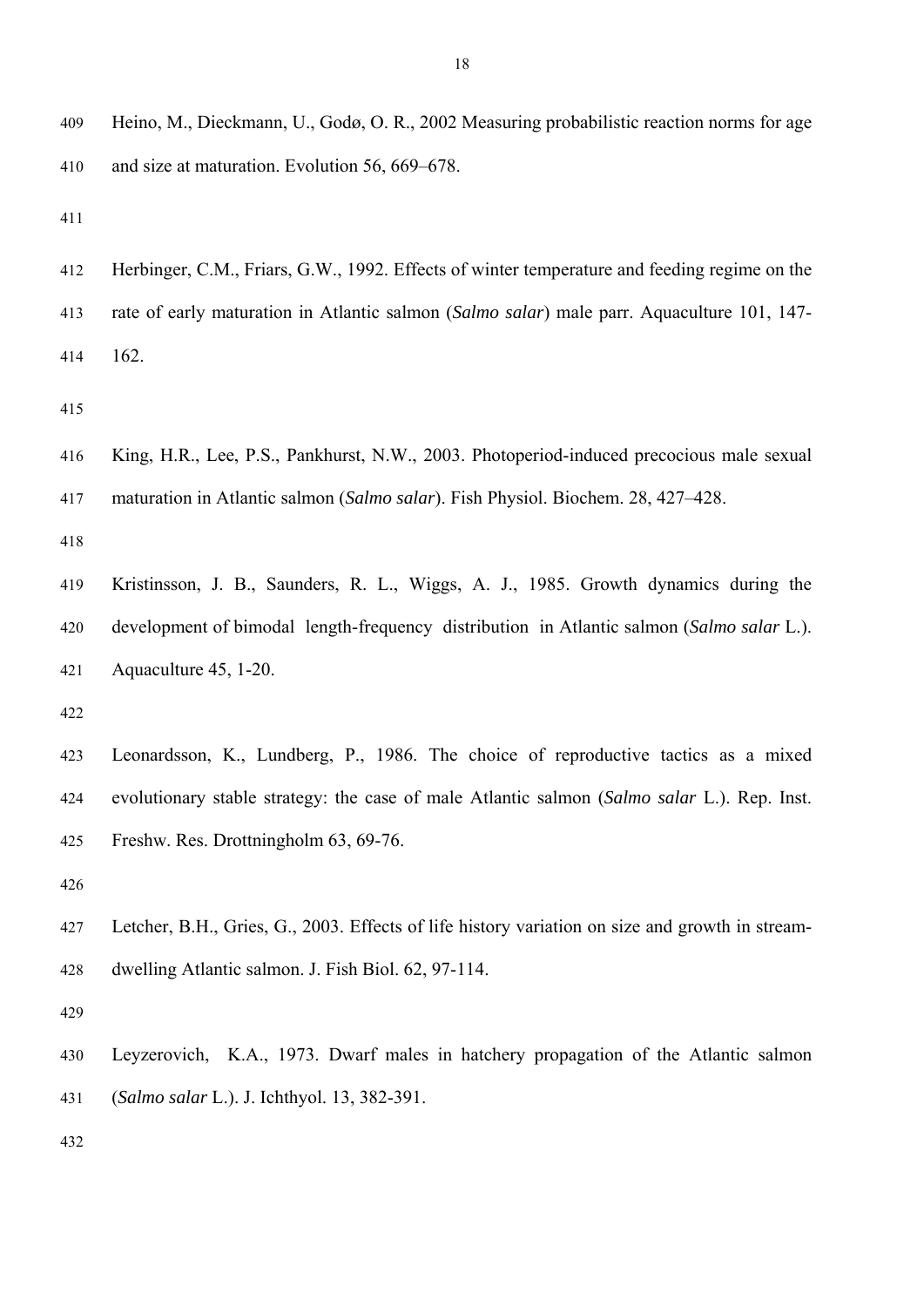| 434 | New York, $532$ p.                                                                                      |
|-----|---------------------------------------------------------------------------------------------------------|
| 435 |                                                                                                         |
| 436 | Metcalfe, N.B., Huntingford, F.A., Thorpe, J.E., 1988. Feeding intensity, growth rates, and             |
| 437 | the establishment life-history patterns in juvenile Atlantic salmon <i>Salmo salar</i> . J. Anim. Ecol. |
| 438 | 57, 463-474.                                                                                            |
| 439 |                                                                                                         |
|     |                                                                                                         |

433 McCullagh, P., Nelder, J., 1989. Generalized Linear Models (2nd ed), Chapman & Hall,

440 Morita, K., Tsuboi, J., Nagasawa, T., 2009. Plasticity in probabilistic reaction norms for 441 maturation in a salmonid fish. Biol. Lett. 5, 628–631. doi:10.1098/rsbl.2009.0290

442

443 Nordgarden, U., Björnsson B.T., Hansen T., 2007. Developmental stage of Atlantic salmon 444 parr regulates pituitary GH secretion and parr-smolt transformation. Aquaculture 264, 441- 445 448.

446

447 Piché, J., Hutchings, J.A., Blanchard, W., 2008. Genetic variation in threshold reaction norms 448 for alternative reproductive tactics in male Atlantic salmon *Salmo salar*. Proc. R. Soc. B 275, 449 1517–1574.

450

451 Presa, P., Blanco, G., Vazquez, E., Sanchez J.A., 1996. Life-history transitions among 452 Atlantic salmon (*Salmo salar*) morphotypes. Can. J. Anim. Sci. 76, 35-40.

453

454 Rowe, D.K., Thorpe, J.E., 1990a. Differences in growth between maturing and non-maturing 455 male Atlantic salmon, *Salmo salar* L., parr. J. Fish Biol. 36, 643-658.

456

457 Rowe, D.K., Thorpe, J.E., 1990b. Suppression of maturation in male Atlantic salmon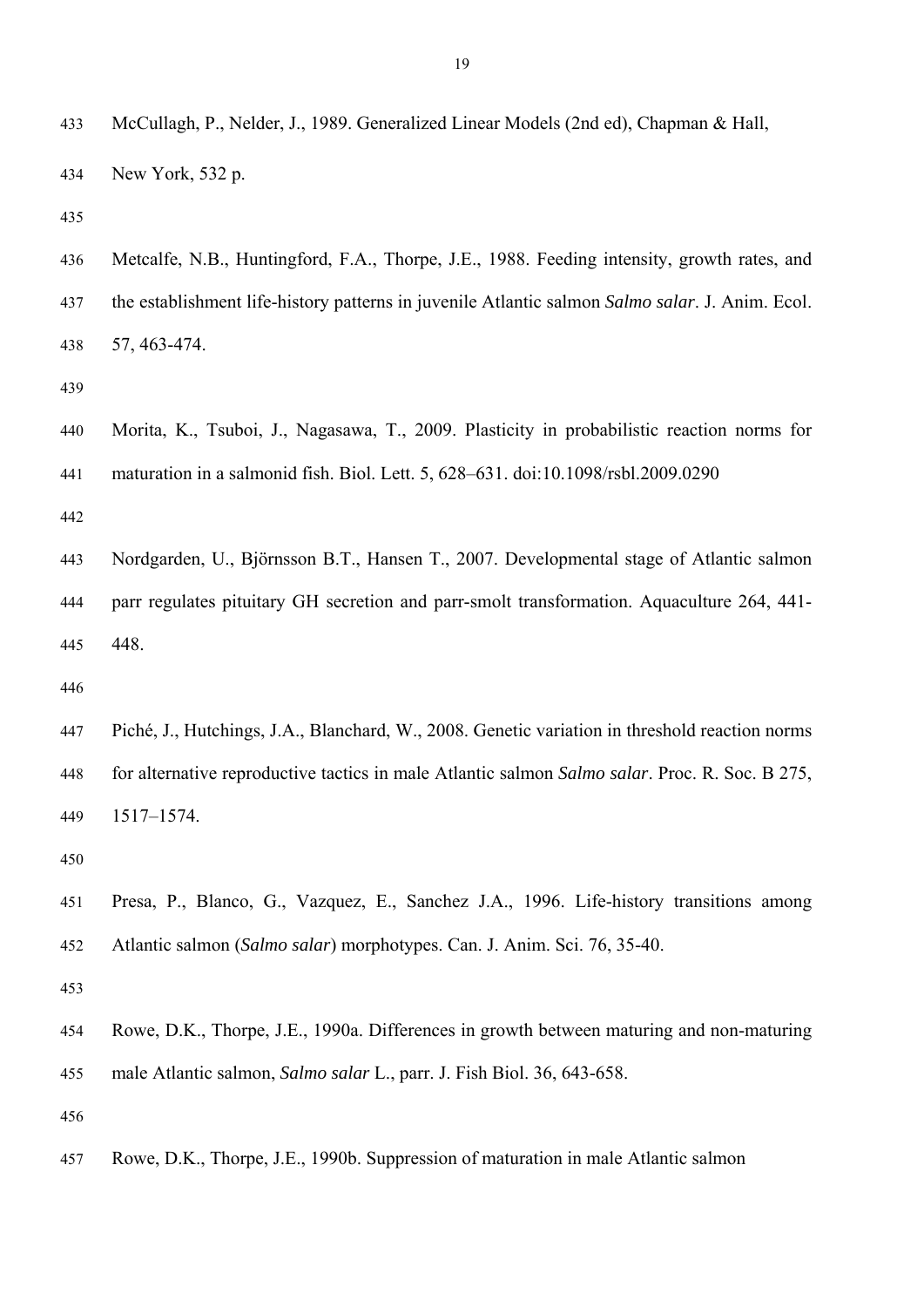- 458 parr (*Salmo salar* L.) by reduction in feeding and growth during spring months. Aquaculture 459 86, 291-313.
- 460
- 461 Saunders, R.L., Henderson, E.B., Glebe, B.D., 1982. Precocious sexual maturation and
- 462 smoltification in male Atlantic salmon (*Salmo salar*). Aquaculture 28, 211-229.
- 463
- 464 Saunders, R.L., Duston, J., Harmon, P.R., Knox, D.E., Stewart, M.E., 1990. Production of 465 underyearling Atlantic salmon smolts. Bull. Aquacult. Ass. Can. 90-4, 61-63.
- 466
- 467 Saunders, R.L., Harmon, P.R., Knox, D.E., 1994. Smolt development and subsequent sexual 468 maturity in previously mature male Atlantic salmon (*Salmo salar*). Aquaculture 121, 79-93.
- 469

470 Duston, J., Saunders, R.L., 1997. Life history of Atlantic salmon altered by winter

471 temperature and summer rearing in fresh- or seawater. Environ. Biol. Fish. 50, 149–166.

472

473 Skilbrei, O.T., 1988. Growth pattern of pre-smolt Atlantic salmon (*Salmo salar* L.): the 474 percentile increment method (PIM) as a new method to estimate length-dependent growth. 475 Aquaculture 69, 129-143.

476

477 Skilbrei, O.T., 1991. Importance of threshold length and photoperiod for the development of 478 bimodal length-frequency distribution in Atlantic salmon (*Salmo salar*). Can. J. Fish. Aquat. 479 Sci. 48, 2163-2172.

- 481 Skilbrei, O. T., Hansen, T.,Stefansson, S.O., 1997. Effects of decreases in photoperiod on
- 482 growth and bimodality in Atlantic salmon *Salmo salar* L. Aquacult. Res. 28, 43-49.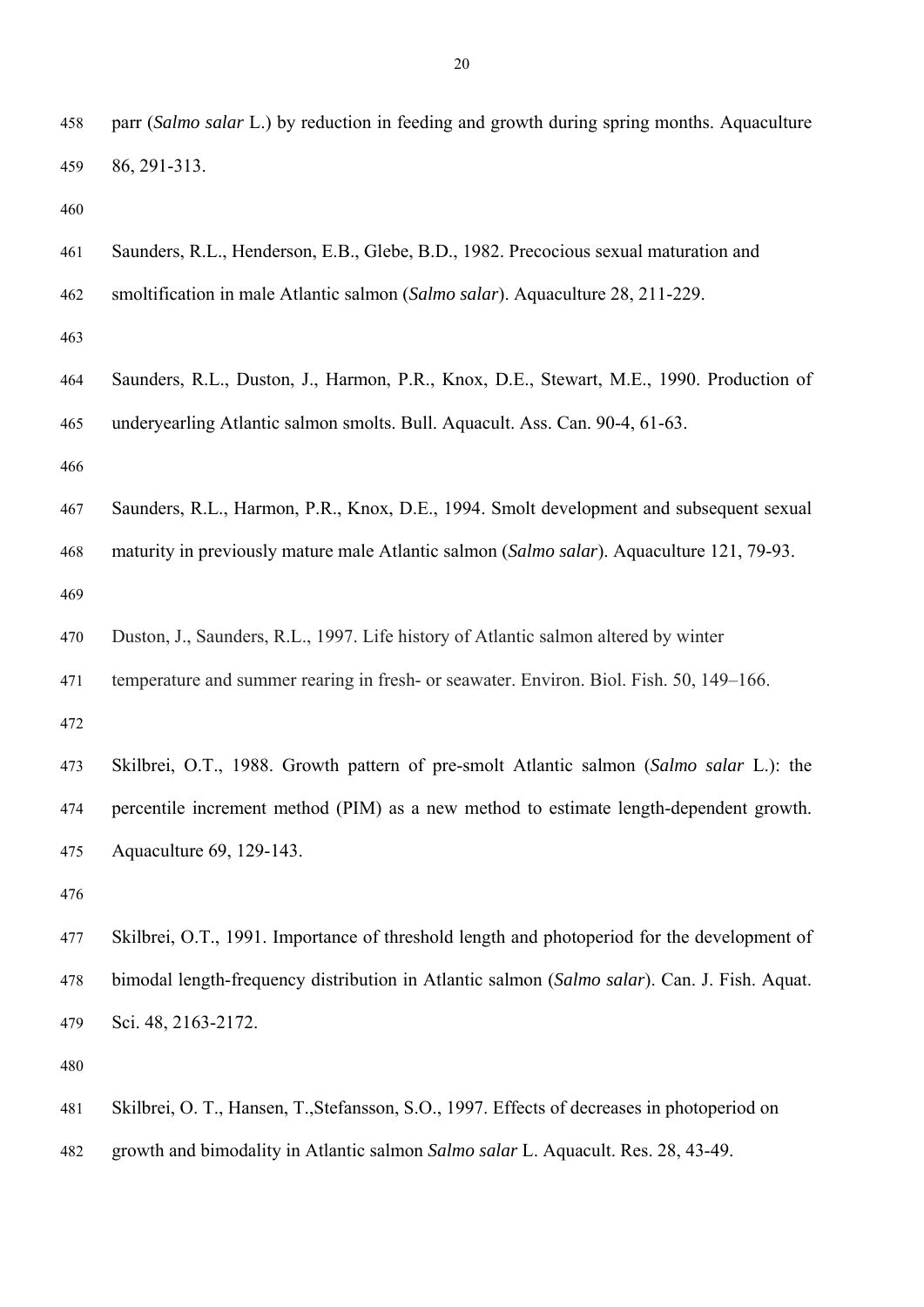484 Skilbrei, O. T., Hansen, T., 2004. Effects of pre-smolt photoperiod regimes on post-smolt 485 growth rates of different genetic groups of Atlantic salmon (*Salmo salar*). Aquaculture 242, 486 671-688.

487

488 StatSoft, Inc. 2008. STATISTICA (data analysis software system), version 8.0.

489

- 490 Taranger, G.L., Carrillo, M., Schulz, R.W., Fontaine, P., Zanuy, S., Felip, A., Weltzien, F-A.,
- 491 Dufour, S., Karlsen, Ø., Norberg, B., Andersson, E., Hansen, T., 2010. Control of puberty in
- 492 farmed fish. Gen. Comp. Endocrinol. 165, 483-515.

493

494 Thorpe, J. E., 1977. Bimodal distribution of length of juvenile Atlantic salmon (*Salmo salar* 495 L.) under artificial rearing conditions. J. Fish. Biol. 11, 175-184.

496

497 Thorpe, J.E., 1994. Reproductive strategies in Atlantic salmon, *Salmo salar* L. Aquacult. 498 Fish. Manage. 25, 77-87.

499

500 Thorpe, J.E., Morgan, R.I.G., 1980. Growth-rate and smolting-rate of progeny of male 501 Atlantic salmon parr, *Salmo salar* L. J. Fish Biol. 17, 451-460.

502

503 Utrilla C.G., Lobón-Cerviá, J., 1999. Life-history patterns in a southern population of 504 Atlantic salmon. J. Fish Biol. 55, 68-83.

- 506 Whalen, K.G., Parrish, D.L., 1999. Effect of maturation on parr growth and smolt recruitment
- 507 of Atlantic salmon. Can. J. Fish. Aquat. Sci. 56, 79-86.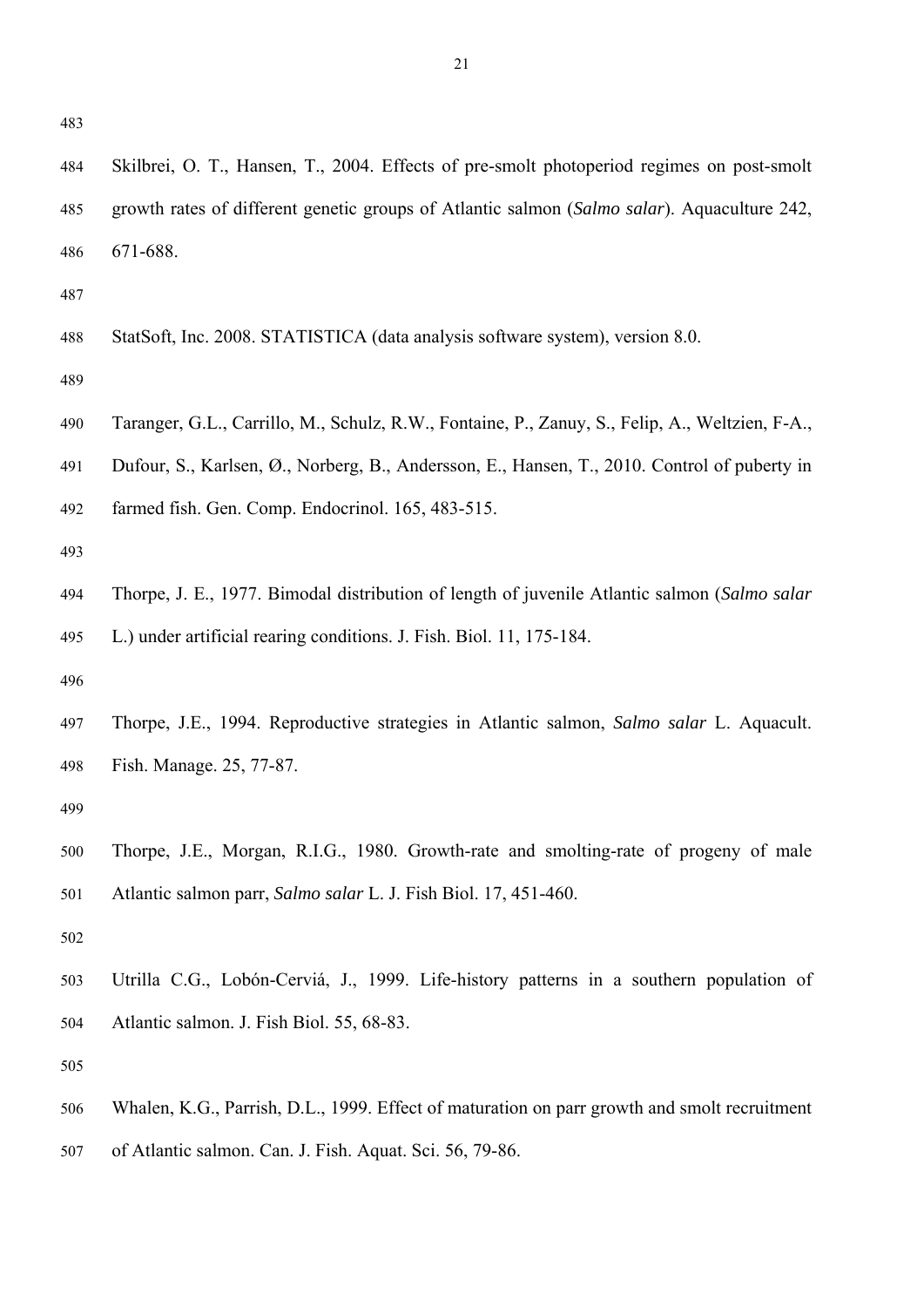510 511 Photoperiod Precocious mature males (%) Lower mode (%)  $512$ 513 Family A Family B Family C Mean Mean 514 **PIT** Fin  $515$   $\qquad \qquad$ 516 PR-May 41.1 20.2 4.2 21.2 17.0 10.2 517 PR-June 28.4 14.3 2.8 15.2 5.9 4.8 518 PR-July 21.4 9.3 0.0 9.2 5.7 5.8 519 P24 18.0 13.1 0.0 9.6 1.2 0.7 520 Mean 28.3 14.4 1.8 14.2 7.3 5.2  $521$   $\Box$ 522

508 Table 1. Percentages of mature males among all males, and percentages of lower mode fish 509 among females and immature males in PIT-tagged and fin-clipped groups.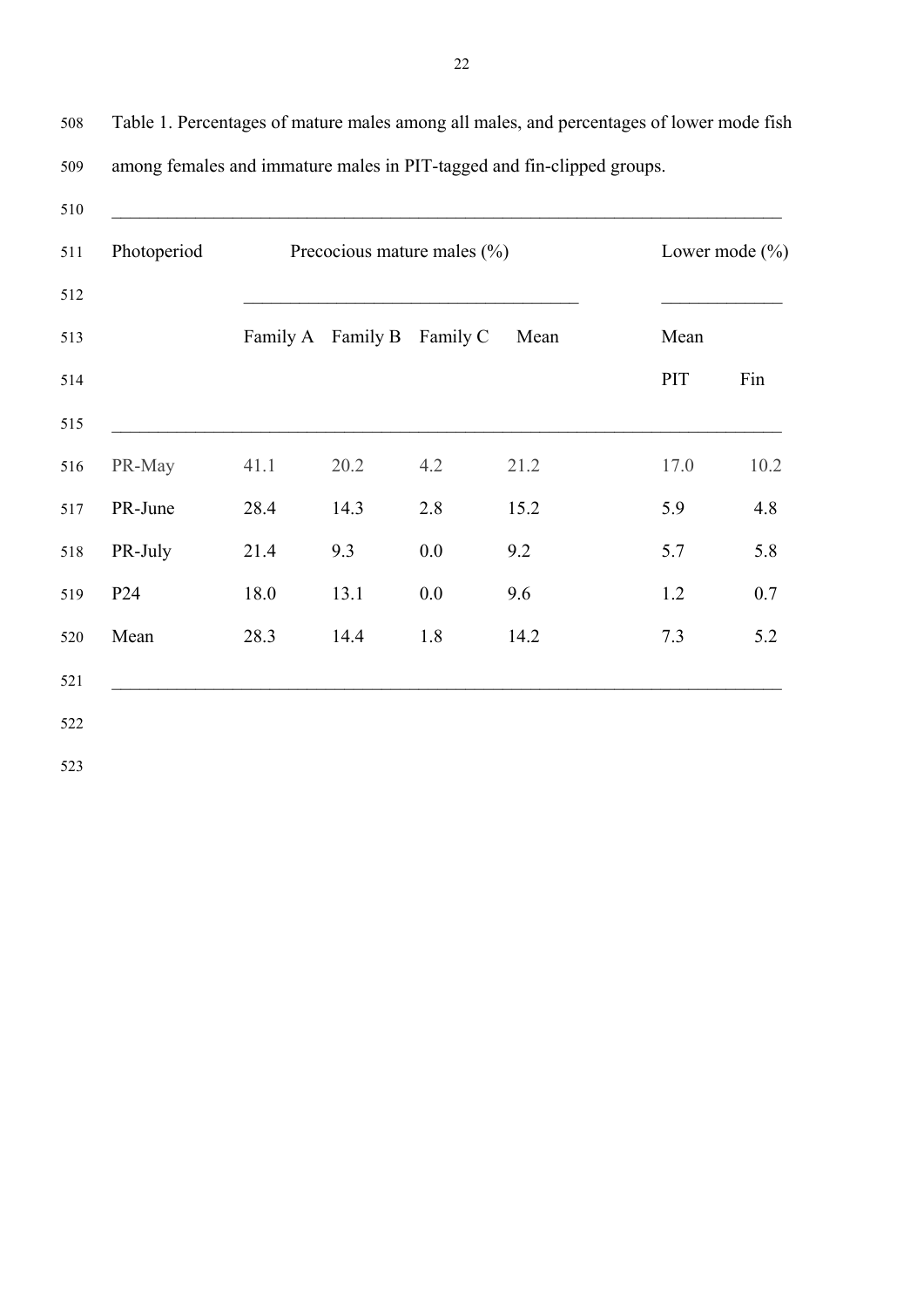524 Table 2: Summary of multiple analyses of variance in length, condition factor and specific 525 growth rate of immature and maturing males of families A and B testing the effects of parr 526 maturity and the photoperiods employed at different periods from May to November.

| Dependent           | <b>Independent Variables</b> |            |                  |          |                  |            |  |  |
|---------------------|------------------------------|------------|------------------|----------|------------------|------------|--|--|
| Variable            | Maturation (M)               |            | Photoperiod (P)  |          | MxP Interaction  |            |  |  |
|                     | $\boldsymbol{F}$             | $p$ -level | $\boldsymbol{F}$ | p-level  | $\boldsymbol{F}$ | $p$ -level |  |  |
| Length May          | 40.3                         | < 0.0001   | 0.3              | 0.817    | 0.2              | 0.919      |  |  |
| Length June         | 130.5                        | < 0.0001   | 2.0              | 0.115    | 0.9              | 0.459      |  |  |
| Length July         | 161.1                        | < 0.0001   | 14.7             | < 0.0001 | 3.4              | < 0.05     |  |  |
| Length Sept         | 477.3                        | < 0.0001   | 19.8             | < 0.0001 | 0.9              | 0.429      |  |  |
| Length Nov          | 603.2                        | < 0.0001   | 20.8             | < 0.0001 | 4.2              | < 0.01     |  |  |
| SGR May-June 100.3  |                              | < 0.0001   | 5.3              | < 0.05   | 2.1              | 0.105      |  |  |
| SGR June-July       | 20.6                         | < 0.0001   | 45.2             | < 0.0001 | 4.3              | < 0.01     |  |  |
| SGR July-Sept 177.7 |                              | < 0.0001   | 15.3             | < 0.0001 | 0.7              | 0.521      |  |  |
| <b>SGR Sept-Nov</b> | 51.1                         | < 0.0001   | 11.8             | < 0.0001 | 0.5              | 0.655      |  |  |
| Cond.f. May         | 1.0                          | 0.321      | 2.0              | 0.107    | 0.1              | 0.972      |  |  |
| Cond.f. June        | 5.3                          | < 0.05     | 2.0              | 0.120    | 1.7              | 0.164      |  |  |
| Cond.f. July        | 5.1                          | < 0.05     | 28.0             | < 0.0001 | 1.7              | 0.160      |  |  |
| Cond.f. Sept        | 62.2                         | < 0.0001   | 3.6              | < 0.05   | 6.5              | < 0.001    |  |  |
| Cond.f. Nov         | 73.5                         | < 0.0001   | 17.7             | < 0.0001 | 10.8             | < 0.0001   |  |  |
|                     |                              |            |                  |          |                  |            |  |  |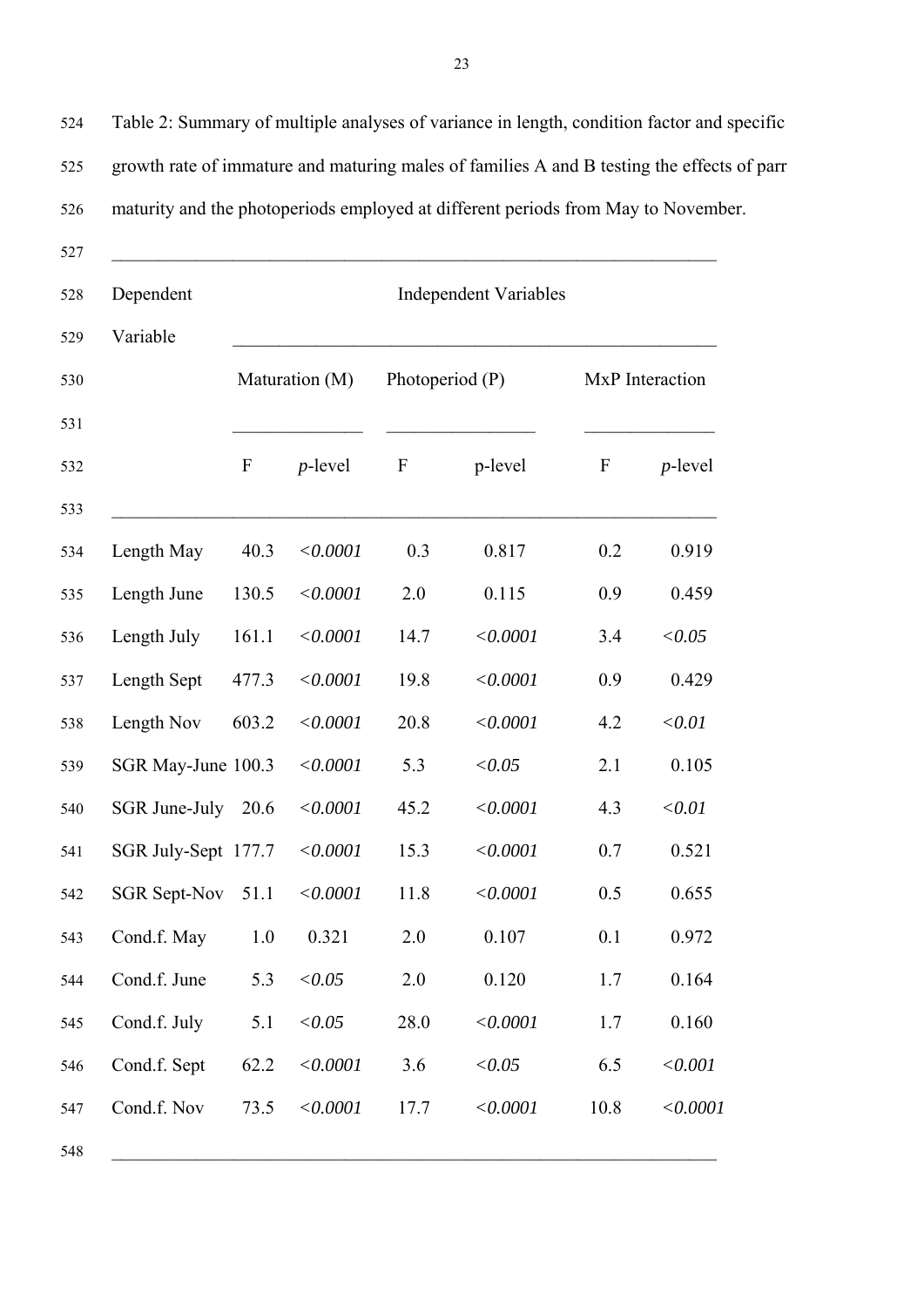



552 immature males (grey bars) and females (white bars) in each of the four treatment groups on

553 24-26 November.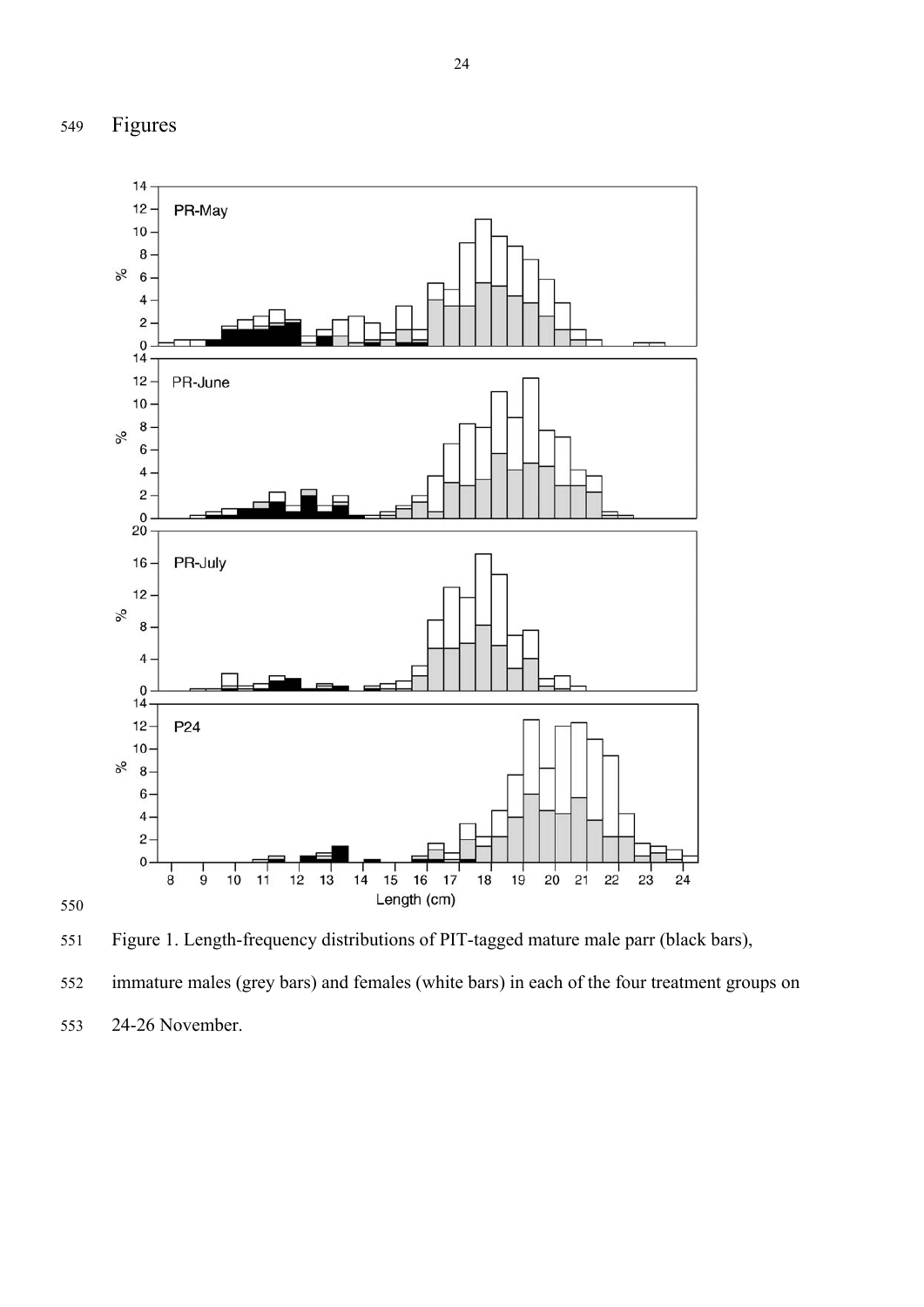



556 Figure 2. Probabilistic reaction norms for precocious male maturation. Reduced daylength 557 facilitates maturation relative to the control treatment with continuous daylight (left). 558 Maturation tendency varies between families (A, B, and C), here illustrated for the fish in the 559 control treatment (right). Grey lines show the length distribution of all fish in the experiment 560 in May.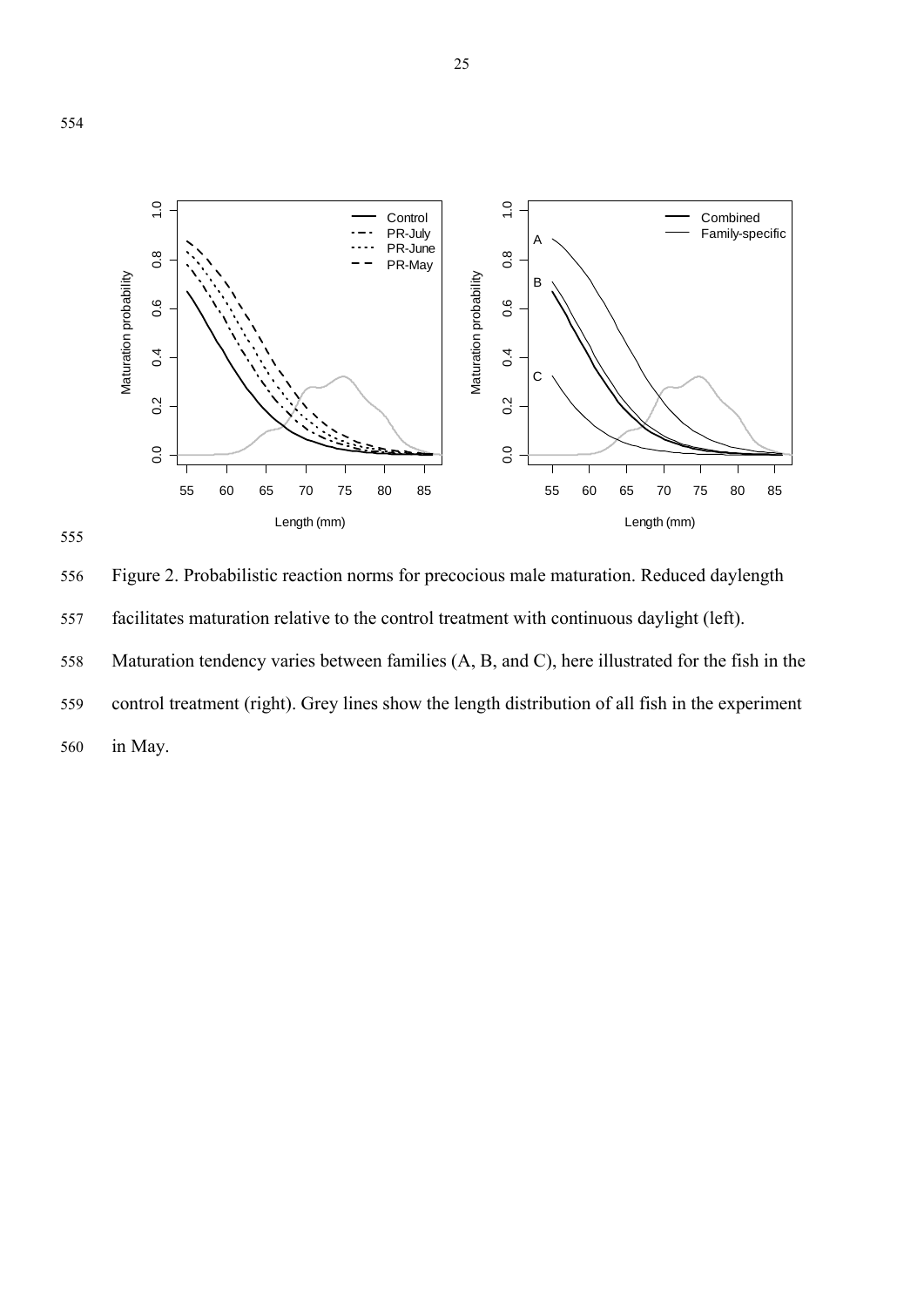

561

562 Figure 3. The influence of reducing daylength at different times on the relationship between 563 precocious male maturation and body length at the time. Continuous black lines show length-564 dependent maturation probabilities for control fish, whereas dashed black lines show them for 565 the fish that were subjected to reduced daylength in a given month. Grey lines show the 566 combined length distributions for control and treatment fish. Insets show the odds ratios for 567 maturation in treatment fish relative to control fish. Odds ratios illustrate relative probabilities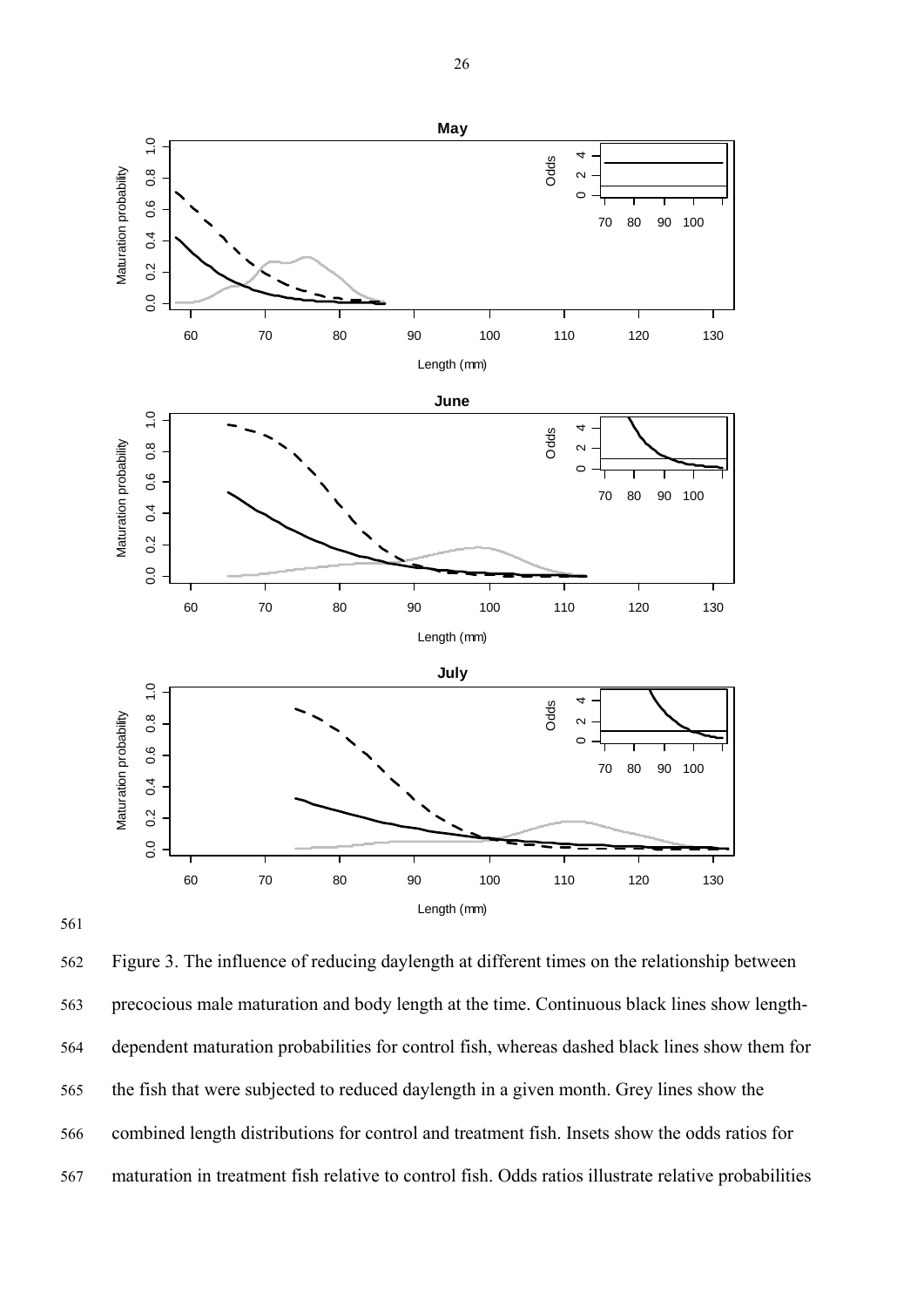568 and make it easier to see whether the change in maturation tendency is length-dependent. In 569 the upper panel, the horizontal line in the inset shows that the daylight reduction facilitated 570 maturation in a length-independent way. In the other two panels, the effect is length-571 dependent; when the odds ratio is less than one, the daylight reduction is estimated to have 572 inhibited maturation.



574 Figure 4. Specific growth rates of the mature (solid lines) and immature males (dashed lines) 575 of Families A and B in the treatment groups throughout the experiment. Means and standard 576 errors are shown. For each group, the four symbols connected with a line correspond from 577 left with the four periods from May to June, June to July, July to October and from October 578 to November.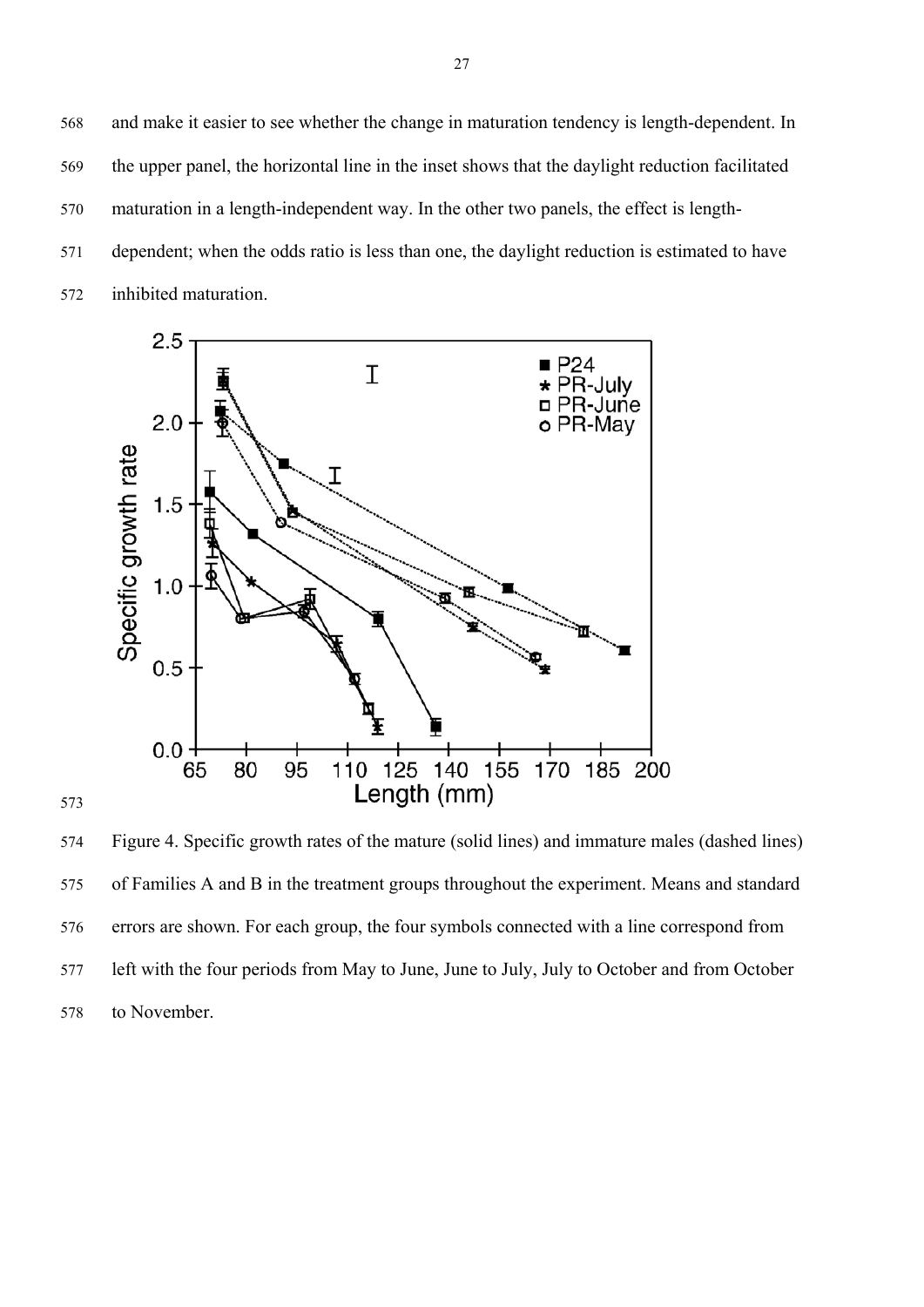

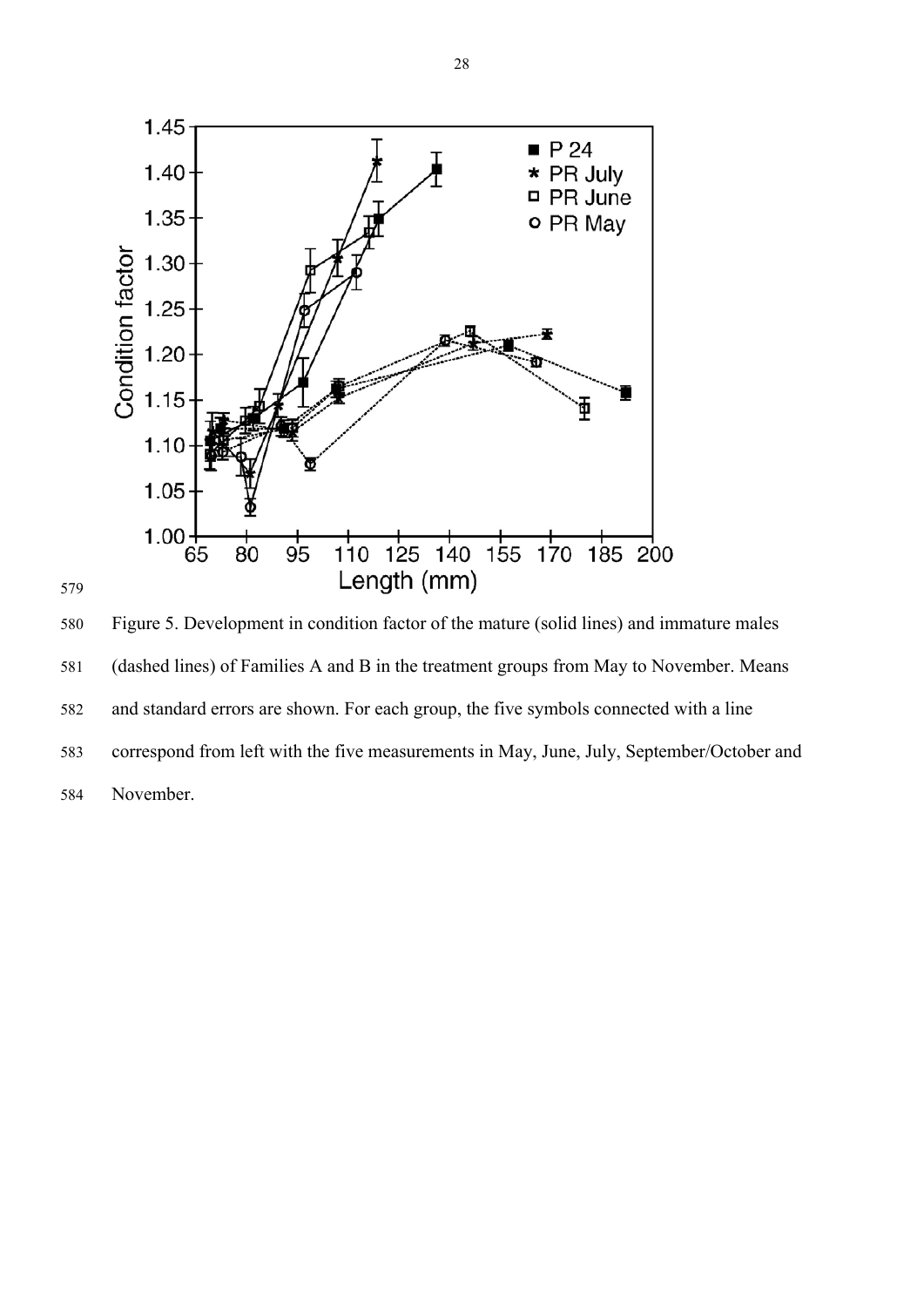586 Table A1. Explaining maturity in the end of the experiment with size measurements in May 587 and the daylight treatment. Family is treated as a random effect and is present in all models. 588 Because of few missing weight measurements, sample sizes may differ depending on whether 589 body size is measured by length or weight. Akaike Information Criterion (AIC) describes the 590 model fit; among comparable models, the one with the lowest AIC is the best. P values are 591 for likelihood ratio tests comparing simpler models nested within the complex model on the 592 top row; the final model choice among nested models was based on this test rather than AIC.

| All treatments                             |                      |                  |                      |          |      |  |  |  |  |
|--------------------------------------------|----------------------|------------------|----------------------|----------|------|--|--|--|--|
|                                            | Length ( $n = 665$ ) |                  | Weight ( $n = 662$ ) |          |      |  |  |  |  |
| Linear predictor                           | AIC                  | P                | AIC                  | P        | df.  |  |  |  |  |
| Size+Light+Family                          | 425.45               |                  | 426.59               |          |      |  |  |  |  |
| Light+Family                               | 484.53               | < 0.0001         | 483.71               | < 0.0001 | 1    |  |  |  |  |
| Size+Family                                | 431.74               | 0.0065           | 430.17               | 0.0225   | 3    |  |  |  |  |
| Daylength reduction in May versus control  |                      |                  |                      |          |      |  |  |  |  |
|                                            | Weight ( $n = 336$ ) |                  |                      |          |      |  |  |  |  |
| Linear predictor                           | AIC                  | P                | AIC                  | P        | d.f. |  |  |  |  |
| Size*Light+Family                          | 224.62               |                  | 225.41               |          |      |  |  |  |  |
| Size+Light+Family                          | 225.63               | 0.3204           | 226.72               | 0.4071   | 1    |  |  |  |  |
| Daylength reduction in June versus control |                      |                  |                      |          |      |  |  |  |  |
|                                            | Length $(n = 335)$   |                  | Weight ( $n = 334$ ) |          |      |  |  |  |  |
| Linear predictor                           | AIC                  | P                | AIC                  | P        | df.  |  |  |  |  |
| Size*Light+Family                          | 171.55               |                  | 173.38               |          |      |  |  |  |  |
| Size+Light+Family                          | 174.47               | 0.0266           | 175.55               | 0.0412   | 1    |  |  |  |  |
| Daylength reduction in July versus control |                      |                  |                      |          |      |  |  |  |  |
|                                            | Length $(n = 304)$   |                  | Weight ( $n = 304$ ) |          |      |  |  |  |  |
| Linear predictor                           | <b>AIC</b>           | $\boldsymbol{P}$ | AIC                  | P        | d.f. |  |  |  |  |
| Size*Light+Family                          | 137.78               |                  | 138.58               |          |      |  |  |  |  |
| Size+Light+Family                          | 142.03               | 0.0124           | 144.91               | 0.0039   | 1    |  |  |  |  |
|                                            |                      |                  |                      |          |      |  |  |  |  |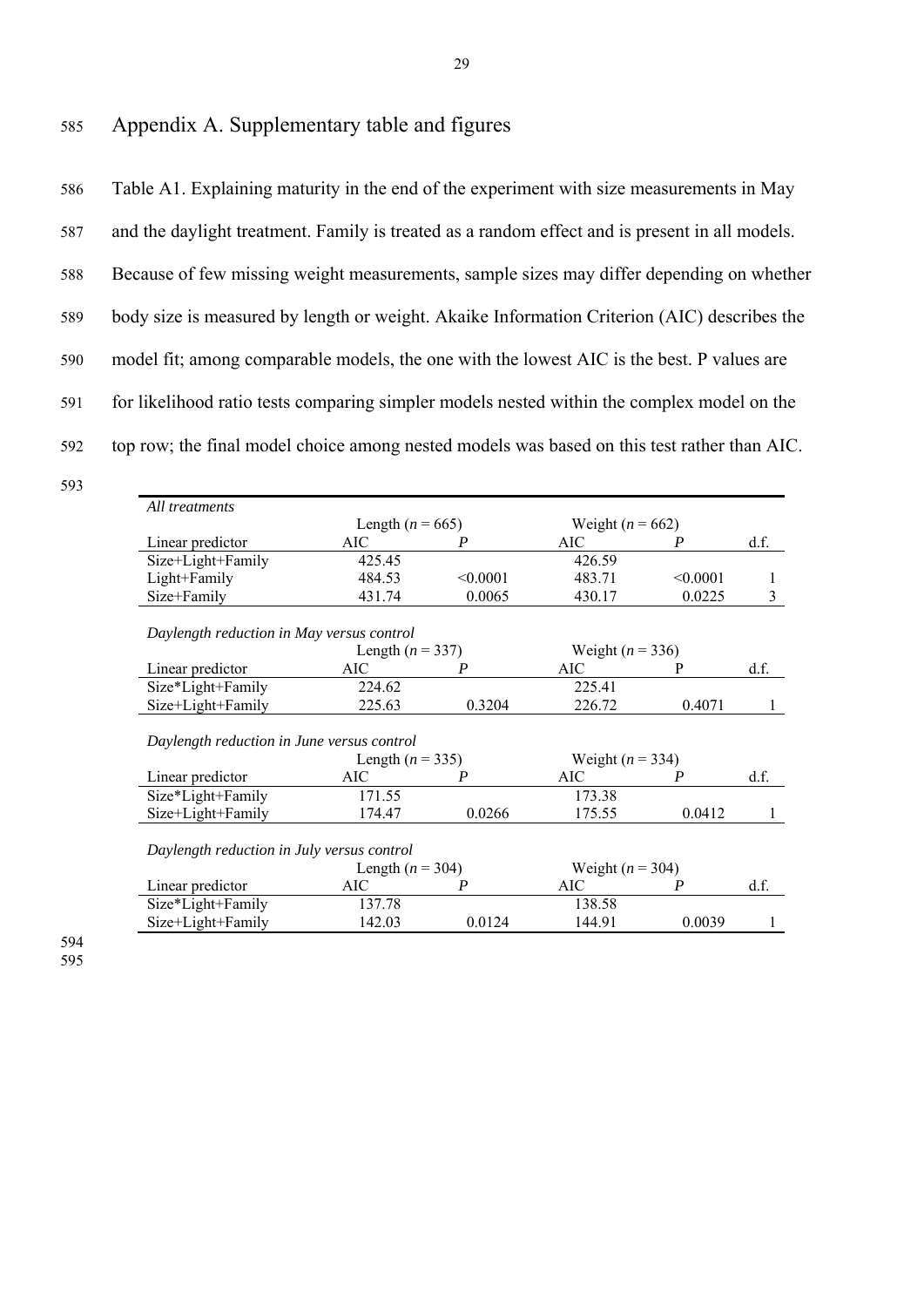

596

597 Figure A1. Probabilistic reaction norms for precocious male maturation. Maturation

598 probability is here expressed as a function of body weight, as opposed to body length used in

599 Figure 2. For other details, see Figure 2 in the main article.